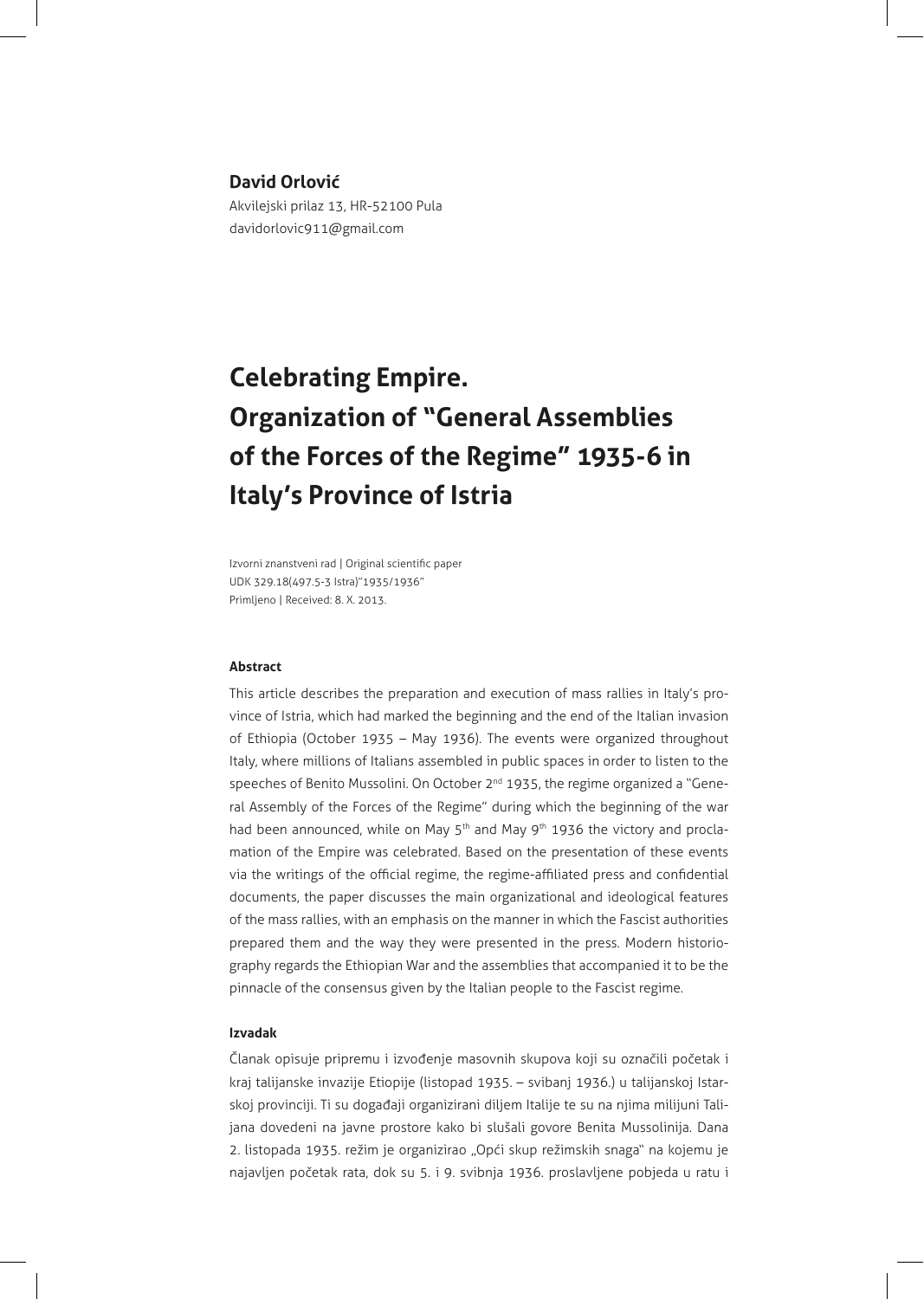uspostavljanje Carstva. Uz pomoć službenoga režimskog prikaza tih događaja kroz pisanje režimskoga tiska i povjerljivih dokumenata, rad tretira glavne organizacijske i ideološke odlike masovnih skupova, s posebnim osvrtom na način na koji su ih fašističke vlasti pripremile i predstavile u tisku. Suvremena historiografija Etiopski rat i skupove koji su ga pratili smatra vrhuncem u suglasnosti talijanskoga naroda s fašističkim režimom.

Key words: Ethiopian war, Fascism, Province of Istria, Pula, mass rallies, central organization

Ključne riječi: Etiopski rat, fašizam, Istarska provincija, Pula, masovni skupovi, organizacija iz središta

## **Introduction**

The Italian invasion of Ethiopia between October 1935 and May 1936 is often seen as the climax of the period of consolidation of the Fascist regime in Italy. Although there was widespread scepticism towards the war in its initial stages, the economic sanctions imposed by the League of Nations the popularity of the fascist regime and the support for the war in Ethiopia at home had increased. The official Fascist propaganda celebrated incessant Italian victories in Ethiopia, parties were organized by the regime's organizations after every victory, not a single school course passed without mentioning the war, and newspapers were filled with ecstatic letters from the front. More specifically, in May 1936, after the Italian occupation of the Ethiopian capital Addis Ababa on May  $5<sup>th</sup>$  and the proclamation of the Italian Empire, the rebirth of the Empire "on the fateful hills of Rome" (*sui colli fatali di Roma*) on May 9<sup>th</sup>, are considered the pinnacle of a wide societal consensus achieved by the leadership of the Fascist regime. "Maybe for the first time in their lives, Italians wore their Fascist clothes without a sense of discomfort and their acclamations were spontaneous".<sup>1</sup> With these words of caution the leading historian on Italian colonialism Angelo Del Boca follows his description of the euphoria generated in Fascist Italy in those days. Modern historiography regards the 1930s, which ended in a war, as a period of consolidation of the corporative Fascist state and a time which had forged a genuine "mass consent" around the figure of Benito Mussolini and his Fascist regime.<sup>2</sup>

This work focuses on the regime-organized mass rallies in Kingdom of Italy's Province of Istria related to the beginning and the end of the

<sup>1</sup> Angelo Del Boca, *Guerra d'Etiopia. L'ultima impresa del colonialismo*, Milano 2010, 243.

<sup>2</sup> Richard J. B. Bosworth, *L'Italia di Mussolini*, Milano 2009, 372.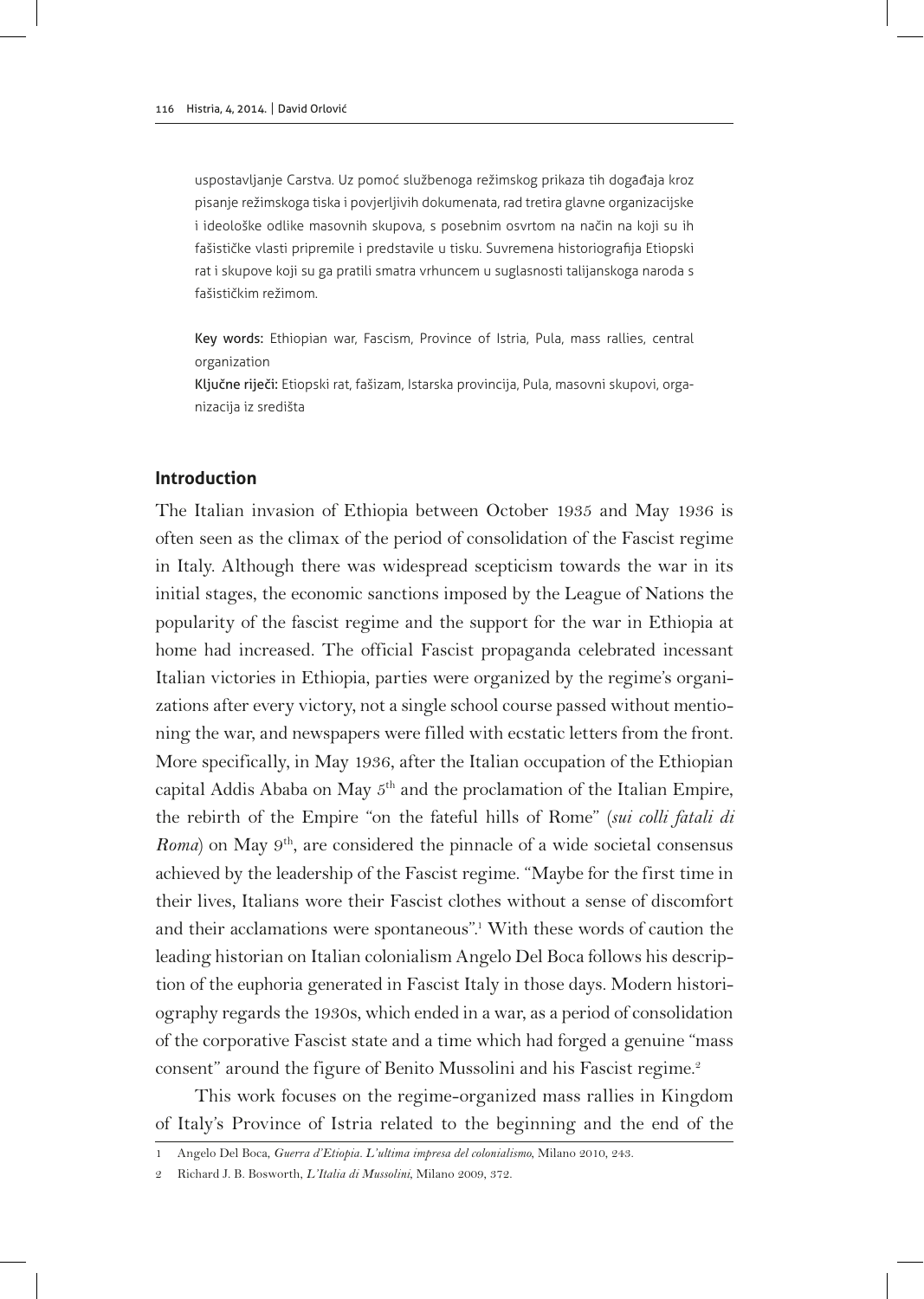Ethiopian War (1935-36). The paper explores the manner in which the fascist authorities prepared these events and how they were presented in the press. The aim is to contribute to the existing knowledge about the Fascist regime's Ethiopian war-related consent-building operations and the war's impact on everyday life in Italy.

Hopefully, the thesis will contribute to the effort of reconstructing the political life in the Province of Istria and its connection to the political centre in Rome. Part of the wider Julian March (*Venezia Giulia*) region, annexed by Italy after World War I from the doomed Austro-Hungarian Empire, the Province was a contested border region. Since the majority of the population in the Province was non-Italian (roughly two thirds), the fascist totalitarian repression policies were different as compared to the rest of Italy, since they were oriented against Slavic speakers (Croats and Slovenes) in what many authors today call "Border Fascism". Thus, while in Italy proper fascist repression was oriented mostly against socialists, in the Julian March region (and thus Istria), oppression was used mostly as a tool of assimilation of the local Slavic speaking population, referred to by the authorities with the term *allogeni*. The word derives from Greek and means people of "other" [*allo*] "descent" [*genos*]. The names and surnames of the Slavs were Italianized, and all toponyms in the Province were given their Italian name variants.<sup>3</sup>

Like all other Italian Provinces, Istria was headed by the Prefect (*prefetto*) as well, while the various *comuni* (municipalities) in it had the *podestà* as the officials heading them. On the provincial level, the head of the National Fascist Party (*Partito Nazionale Fascista*) was the Federal Secretary (*Segretario federale*). The provincial capital of Istria was Pula (Italian: *Pola*, Slovenian: *Pulj*).

This research is based on the *Corriere Istriano* daily<sup>4</sup> and confidential documents from the State Archive in Pazin, Croatia (*Državni arhiv u* 

<sup>3</sup> The most recent works dealing with the topic of Italian rule in Istria (1918-1943) are Darko Dukovski, *Fašizam u Istri. 1918-1943* [Fascism in Istria 1918-1943], Pula 1998; Marina Cattaruzza*, L'Italia e il confine orientale 1866-2006* [Italy and the Eastern Border 1866-2006], Milan 2007; and Herman Buršić*, Od ropstva do slobode. Istra 1918-1945* [From Slavery to Freedom. Istria 1918-1945], Pula 2011.

<sup>4</sup> The newspaper started with publishing in 1919 under the name of *L'Azione*, changing the name into *Corriere Istriano* in 1929. In the early period of the Fascist movement, the paper sided with Mussolini's ideology, only to later become the official voice of the regime in the Province of Istria. See: Marcello Bogneri, *La stampa periodica italiana in Istria (1807 – 1947)* [The Periodical Italian Press in Istria (1807- 1947)], Trieste 1986, 111, 147.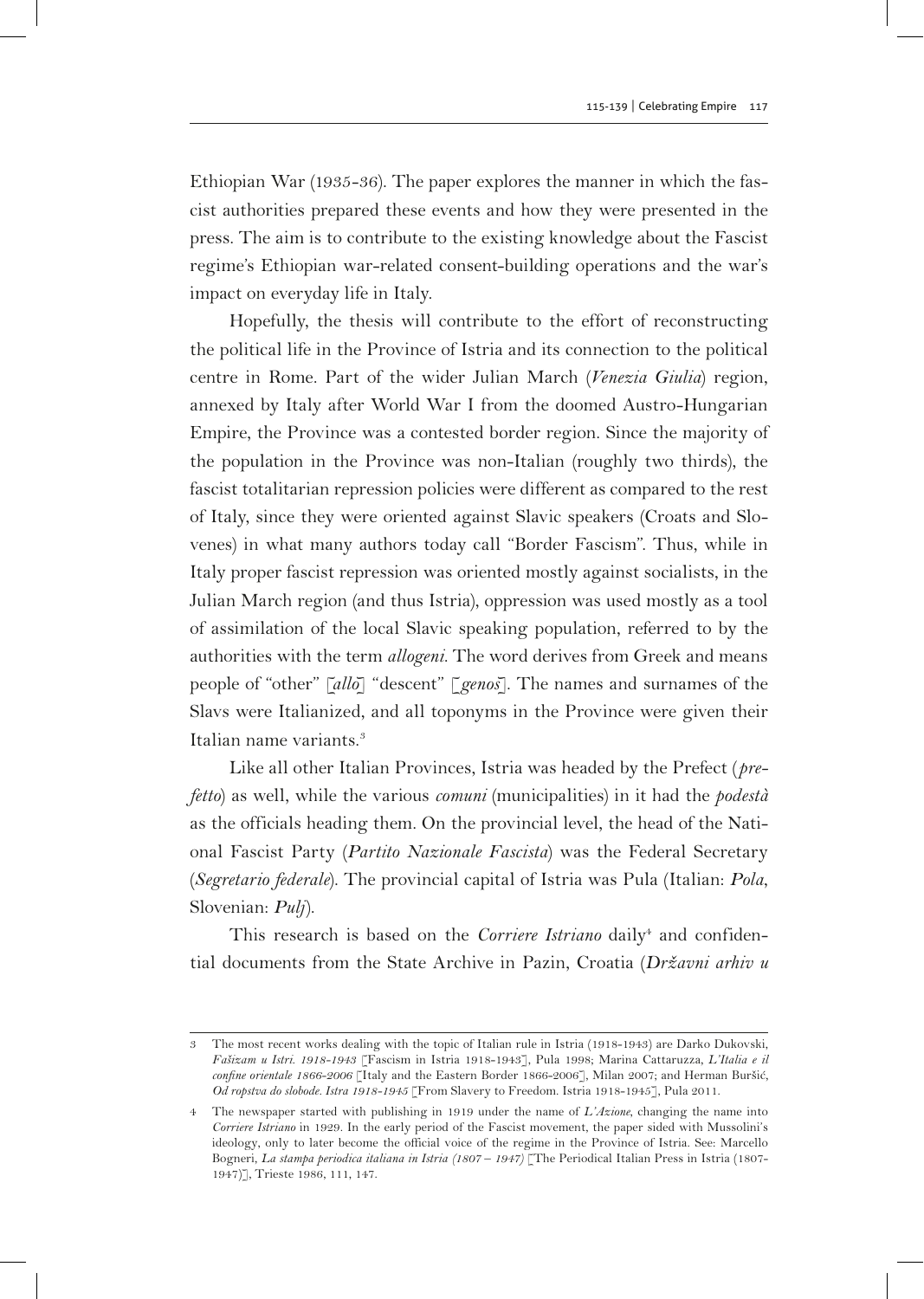Pazinu).<sup>5</sup> The views of the Slavic speaking population of Istria will be explored through their Zagreb-based émigré journal, the *Istra*. 6

## **Mass Rallies and the Ethiopian War: Fascistization through Apotheosis**

The Italian Fascist state was built as a single-party regime moving in the direction of a complete submission of the society, whose aim was to forge a "new man" devoted to the totalitarian and imperialist project of the governing party. The mass rallies as events of a public ritual should be seen as one of the main driving forces in the process of creating a totalitarian community and the fascistization of the masses, which fits into the approach of the eminent Italian historian Emilio Gentile to Italian Fascism as a project of gradual creation of a totalitarian state.<sup>7</sup>

Various 19th century thinkers and modern authors agree that the mass rallies as events of public ritual have the purpose of bringing about a cohesive feeling both among the individuals participating in such an event, as well as from the masses directed towards the state.<sup>8</sup> The totalitarian states used these events for purposes of creating a "collective harmony" in a state of "perpetual mobilization" through constant education of the masses by the regimes, in the Italian case, a process called "fascistization" (*fascistizzazione*).9 The Fascist regime gave greater importance and even aesthetic value to the events of public ritual in Italy, exploiting the enthusiasm created by them and the cohesive effects for its purposes. The already existing rituals were "fascistized" in the process of connecting the State and the Party, and imposed strict rules on all public manifestations.<sup>10</sup>

Emilio Gentile argues that the "most grandiose events in the history of Fascist mass rituals were the vast assemblies which had happened during

<sup>5</sup> The documents analyzed are from the Prefecture of Pola fundus of the archive, letters and telegrams between Rome and the Prefecture in Pola, as well as between Pola and the various Istrian localities.

<sup>6</sup> Weekly journal in Croat and Slovene languages that was published between 1929 and 1940 in Zagreb (Kingdom of Yugoslavia) by Slavs that escaped from the Italian-ruled Julian March region. The author recently published a work on the topic of the coverage of the Ethiopian war by that journal: David Orlović, "La Guerra d'Etiopia e gli Slavi della Venezia Giulia sulle pagine dell'Istra, settimanale degli emigrati Croati e Sloveni a Zagabria", *Quaderni del Centro di ricerche storiche di Rovigno*, XXV, 2014, 177-220.

<sup>7</sup> Constantin Iordachi, "Introduction", in: *Comparative Fascist Studies – New Perspectives*, Constantin Iordachi (ed.), New York 2010, 33.

<sup>8</sup> George L. Mosse, *Masses and Man. Nationalist and Fascist Perceptions of Reality*, Detroit 1987, 107; David I. Kertzer, *Ritual, Politics and Power*, New Haven – London 1988, 119.

<sup>9</sup> Mabel Berezin, *Making the Fascist Self: The Political Culture of Inter-war Italy*, Ithaca 1997, 249; Emilio Gentile, *The Sacralization of Politics in Fascist Italy*, Cambridge – London 1996, 85.

<sup>10</sup> Emilio Gentile, *The Sacralization of Politics in Fascist Italy*, 25-28, 88.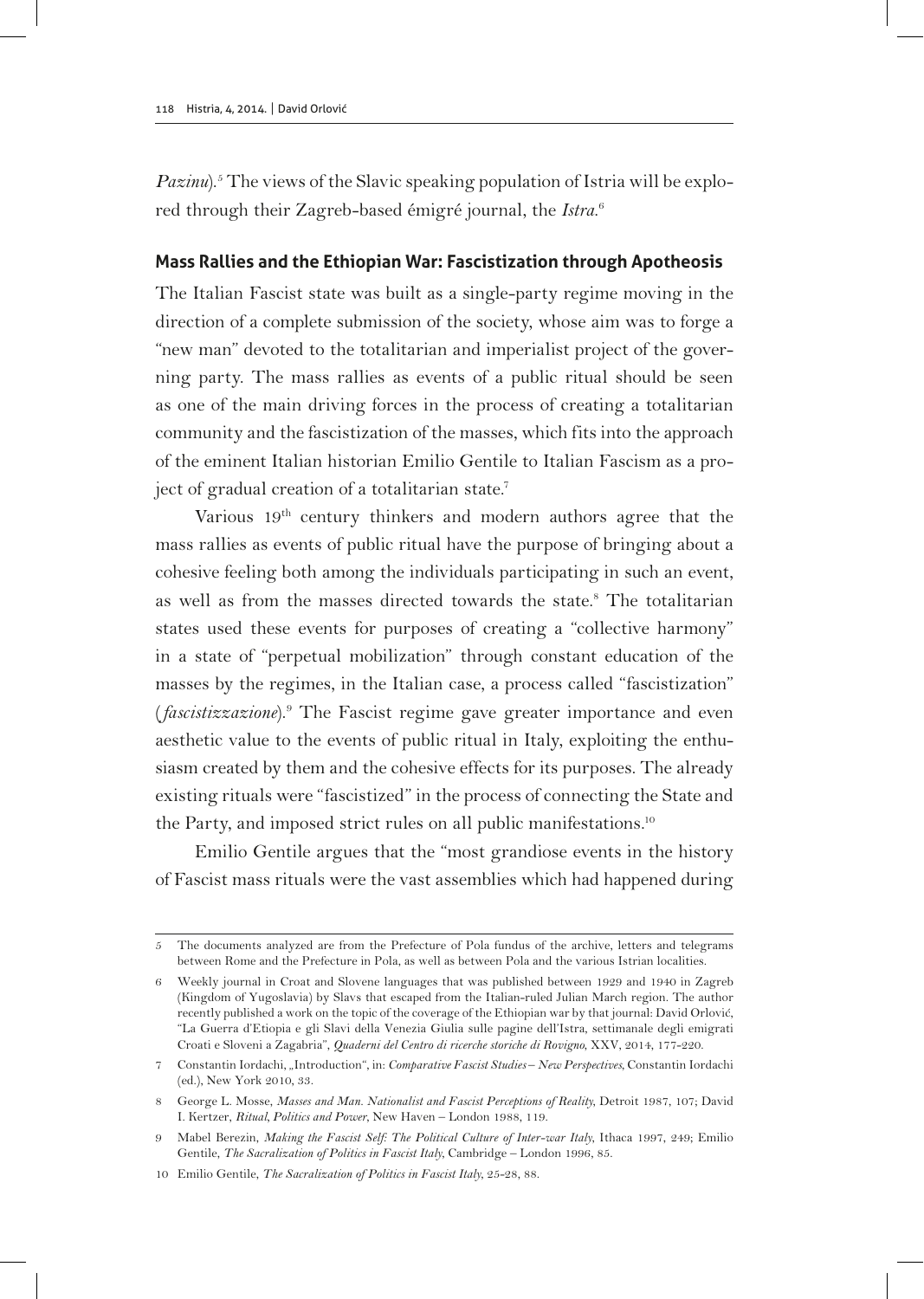the Ethiopian campaign".11 Historian Renzo De Felice argues that the fascistization process of the 20s and early 30s failed, and that the way to achieve the totalitarian nature of the regime was now implemented through foreign policy.12 The Italian foreign policy, which culminated in the Ethiopian War, unified the Italian people through the regime's exploitation of outside pressure for propaganda purposes. Throughout the war, mass rallies and events of public ritual contributed to the homogenization of the Italian people congregated in the squares around the country, culminating in May 1936 with assemblies celebrating Italy's victory, and nearing the closest state of unity with the Fascist regime. The aim of these mobilizations was to give the people "a focus of political love and emotion".<sup>13</sup>

The departure of soldiers and gatherings of people asking to be enrolled as volunteers in the campaign beginning with May 1935 kick-started a series of mass rallies that were re-occurring right up to the culmination of such events, when the official end of the war and the proclamation of the Italian Empire was marked by huge assemblies in early May 1936. Between these two periods, Istria, and thus the whole of Italy, saw a series of mass rallies, including the so-called "General Assembly of the Forces of the Regime" (*Adunata generale delle forze del Regime*) at the announcement of the start of the war on October  $2<sup>nd</sup>$ , and the subsequent celebration of the takeover of the symbolic Ethiopian town of Adua on October  $6<sup>th</sup>$  1935. A period of stagnation in the campaign saw the regime using sanctions imposed by the League of Nations for propaganda purposes, rallying the masses to help the victimized country with a culmination in the "Day of Faith" (*Giornata della fede*) on December 18<sup>th</sup> 1935, which had a rehearsal on February 23rd 1936. Early 1936 saw remembrance rallies celebrating the fallen soldiers from the Province in the colonial campaign with ceremonies of mostly religious character occurring on February 18th and April 14th. At last, the return of victories in the Ethiopian battlefields meant that new reasons for mass rallies were created, so several Italian victories were celebrated in February and April 1936. Finally, early May 1936 saw several days of constant rallying and feasting, with masses gathering incessantly from May 5<sup>th</sup> to May 10<sup>th</sup> in order to mark the fall of the Ethiopian capital

13 Berezin, *Making the Fascist Self*, 123.

<sup>11</sup> Idem, "The Theatre of Politics in Fascist Italy", in: Günter Berghaus (ed.), *Fascism and Theatre. Comparative Studies on the Aesthetics and Politics of Performance in Europe, 1925-1945*, Providence – Oxford 1996, 84.

<sup>12</sup> Renzo De Felice, *Intervista sul fascismo*, Michael A. Ledeen (ed.), Rome 1999, 69.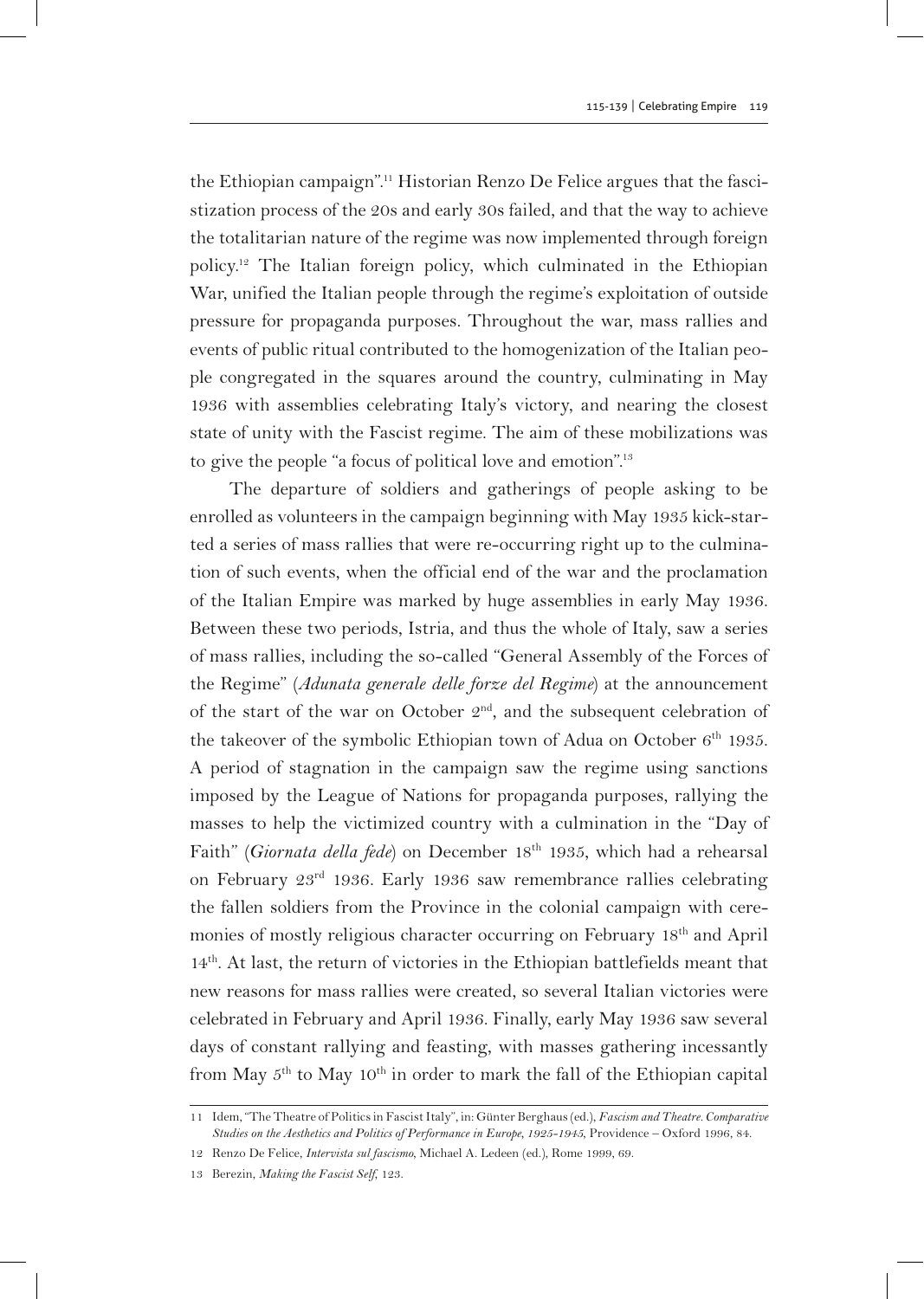Addis Ababa and the proclamation of the Italian Empire. We see that in a span of a year, from May 1935 to May 1936, hardly a month had passed in Istria without a mass rally related to the war in Ethiopia.14

## **The** *Adunata delle Forze del Regime* **of October 2nd 1935**

The "General Assembly of the Forces of the Regime" was preannounced on September 10<sup>th</sup> 1935 with the *foglio d'ordine* ("order sheet") n. 141.<sup>15</sup> In the early hours of October  $2<sup>nd</sup>$ , Mussolini informed the King that the following day the Italian troops would start crossing the border of Italian Eritrea into the Empire of Ethiopia, and following the King's consent, the Duce prepared the communiqué n. 10 regarding the East African affairs to be spread through newspapers the following day, announcing that the military operations started. Contemporaneously with that, the Duce worked on giving the final touches to the speech that he meant to give in the afternoon".16 At 14.30 PM, from the microphones of the Italian radio broadcaster EIAR<sup>17</sup>, the Secretary of the Fascist Party Achille Starace announced that the signal for the *adunata* announced by the order sheet n. 141 would be given at 15.30 of the same day by the "sound of bells (…), siren screams and drum rolls" in various cities. In the words of the Italian historian Angelo Del Boca, after the signal was given, "in an event without precedents" over "twenty million Italians, largely in uniforms, headed towards the *piazzas* designated for the 'great concentrations'".18

In Rome, Del Boca describes, the masses assembled at Piazza Venezia "in spite of bursts of rain". The Duce appeared on the usual balcony of his office at 18.45, and gave a speech which lasted eighteen minutes summarizing Italy's needs for colonial conquest – "to have a place under the Sun" after "thirteen years of Italy's wait to have its legitimate demands as a victorious nation fulfilled".19 After the speech, the crowds were "too excited to abandon the *piazza*s and occupied them until late that night while the speakers propagated fascist and patriotic songs". Del Boca adds that "in some cities processions marching under the lights of torches, while in

19 Ibid, 392.

<sup>14</sup> See: David Orlović, *Constantly Mobilized. Mass Rallies in Fascist Italy during the 1935-36 Ethiopian War: Case Study Based on the Province of Istria*, MA thesis, Budapest: Central European University, 2013.

<sup>15</sup> Angelo Del Boca, *Gli Italiani in Africa Orientale, II. La conquista dell'Impero*, Milano 2001, 391.

<sup>16</sup> Ibid.

<sup>17</sup> *Ente Italiano per le Audizioni Radiofoniche*.

<sup>18</sup> Del Boca, *Gli Italiani in Africa Orientale*, 391.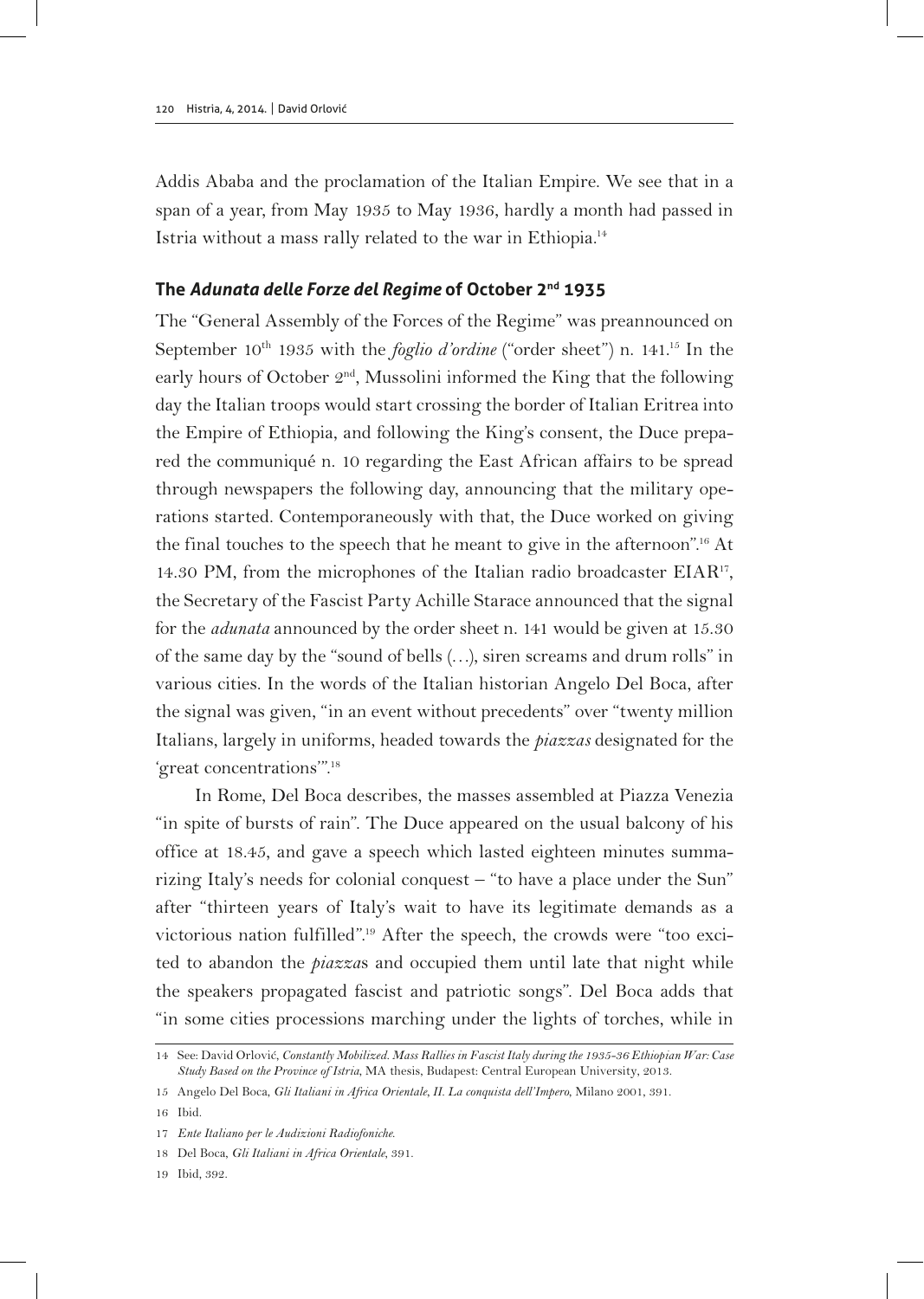others puppets resembling the *negus* were put on fire".20 Now, the paper will turn to the organization and the implementation of this *adunata* within the Province of Istria.

The 1935 September 21<sup>st</sup> edition of the *Corriere Istriano* announced precise arrangements coming from the provincial Federal Secretary of the PNF Francesco Bellini for the *adunata* that was due soon. The detailed 17-point disposition included that the sign for the *adunata* would be given with three cannon shots, followed by drum rolls, sirens and bells, the orders for party members to leave their work places and quickly put on their fascist uniforms and gather at the selected places, orders for all of the fascist organizations (MVSN<sup>21</sup>, *Balilla*<sup>22</sup>, GUF<sup>25</sup> etc.) to bring their pennants, as well as the order for the whole city to be wrapped in flags and illuminated.<sup>24</sup>

The September 22nd edition of the *Corriere Istriano* gave additional details concerning the organization of the upcoming gathering. Now, precise orders were given to the members of the various fascist syndical organizations of Pula. Again, they were obliged to leave their work places immediately after the sound signal and to gather at Dante Alighieri square. This edition of the journal also included directives for the ex-combatants, the district group *Vincenzo Ferrara*, who were ordered to gather in the district headquarters on Diaz street, while the members of that group who owned motor vehicles were to be ready to participate in the *adunata* with their vehicles. Next, the members of the *Bersaglieri* units on leave were also ordered to gather at their local headquarters. Interestingly, the journal included directives for the farmers who were members of the Party. The marching band of the MVSN was asked to gather at its headquarters in Kandler Street, while the officers of the *Balilla* organization were specifically asked to be ready in "marching mode" with their belts and alpine hats. Finally, the members of the *Fascio Femminile* (female fascist organization) were asked to follow the orders pertaining to the male organizations listed above. The decrees note that "justified absences" (*assenze giustificate*) should

<sup>20</sup> Ibid, 393.

<sup>21</sup> *Milizia Volontaria per la Sicurezza Nazionale*, the regime's paramilitary squads (Blackshirts).

<sup>22</sup> *Opera Nazionale Balilla*, the youth organization established in 1926 responsible for the mobilization of support towards the Fascist regime of male children and adolescents. See "Youth Organizations", in: *Historical Dictionary of Fascist Italy*, Philip V. Cannistraro (ed.), Westport 1982, 569-573.

<sup>23</sup> Acronym for the *Gruppi Universitari Fascisti* (Fascist University Groups), the regime organization mobilizing students ages 18-28. See Ibid.

<sup>24</sup> "Precise disposizioni della Federazione Fascista", *Corriere Istriano*, September 21st 1935, 2.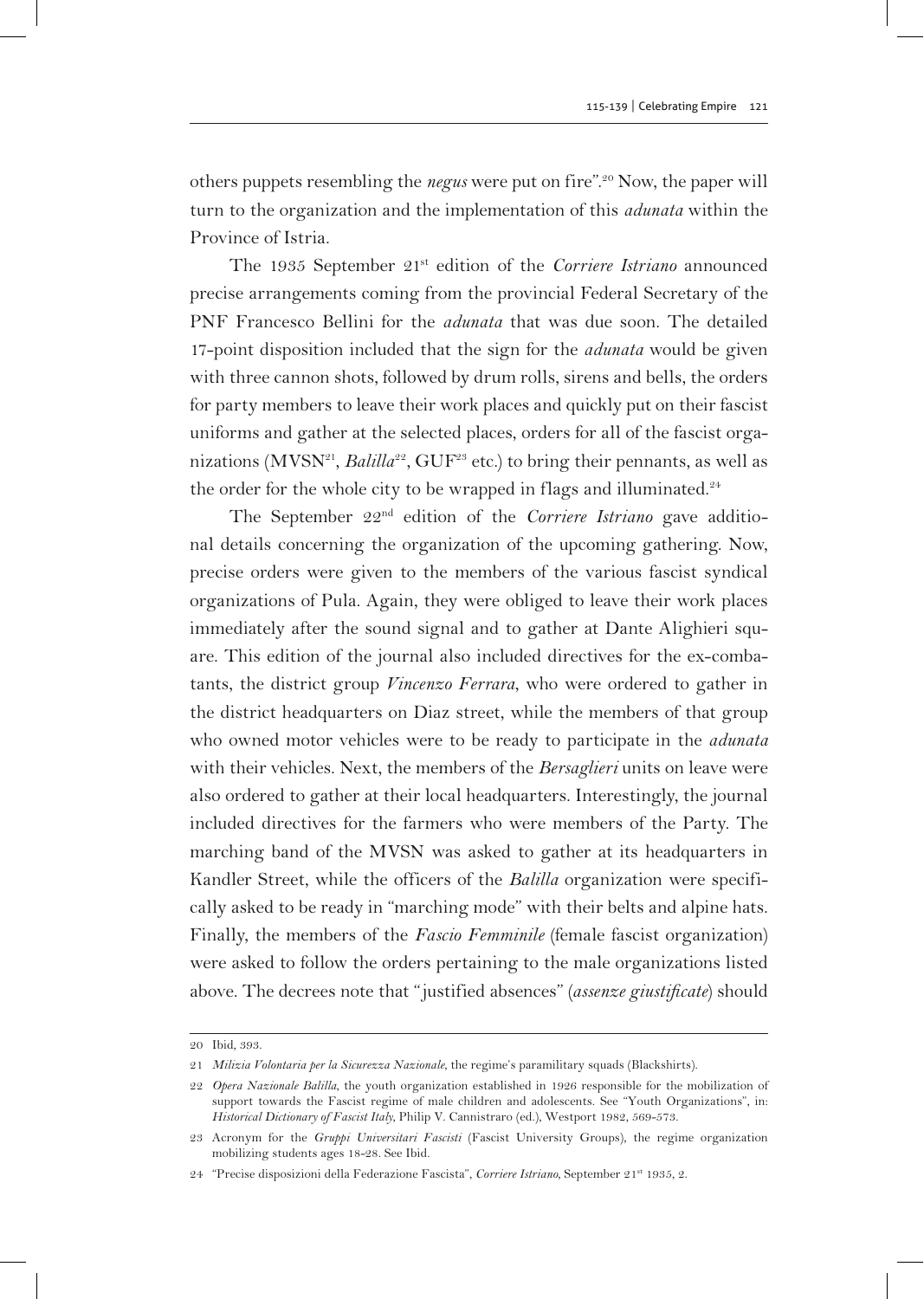be reported to the Provincial Secretariat of the organization in the very moment of the mobilization.<sup>25</sup>

Similarly, the September  $24<sup>th</sup>$  edition published arrangements regarding Istria's second biggest city, Rovinj (It. *Rovigno*). Beside the initial signal information, which included the sounding of the bells from local churches and the civic tower and the siren from the local tobacco factory, the various regime organizations had their rendezvous point set, like the *Casa del Fascio*, schools, the cinema etc.26

The public was expected to follow the calls of the gathering strictly with the aim to achieve maximum participation in the *adunata*s throughout the Province. The orders were intertwined with highly patriotic language that emphasized the people's participation in what was intended to be an event of greatest historical importance for the entire Nation. That is what was presented to the public through the media. It is, however, interesting to see what was happening behind the scenes, in the official structures of Istria and how the government in Rome saw the situation in the provinces, including Istria.

A telegram dated September 18th and sent to Pula by the Ministry of the Press and Propaganda asked the Prefect of Istria to request the installation of speakers connected to radio devices in all important squares and localities of the Province before the date of September 22, explaining that the date chosen is "for technical reasons, and not because it is a date already set [for the *adunata*]".<sup>27</sup> An undated telegram from Rome ordered the flagging and illumination of all public offices in the Province on the occasion of the announcement of the *adunata*. 28

Another telegram, sent this time from the Minister of the Interior Buffarini to the Prefect of Istria on September  $21<sup>st</sup>$ , set the guidelines for the working of the Prefecture headquarters in Pula and other public officials on the occasion of the *adunata*. The telegram requested the presence in the headquarters of the smallest possible number of personnel needed for the regular work of the body due to the fact that most of the employees

<sup>25</sup> "Le disposizioni della Federazione Fascista per la mobilitazione delle forze del Regime", *Corriere Istriano*, September 22<sup>nd</sup> 1935, 2.

<sup>26 &</sup>quot;Dalla Provincia", *Corriere Istriano*, September 24<sup>th</sup> 1935, 4.

<sup>27</sup> HR-DAPA (State Archive in Pazin), PP (Prefecture in Pula), 1935, b(ox): 281, f(ile): XVII-A-5-10/5 (Telegram regarding the installation of speakers).

<sup>28</sup> HR-DAPA, PP, 1935, b: 281, f: XVII-A-5-10/3 (Telegram regarding the flagging and illumination of public offices).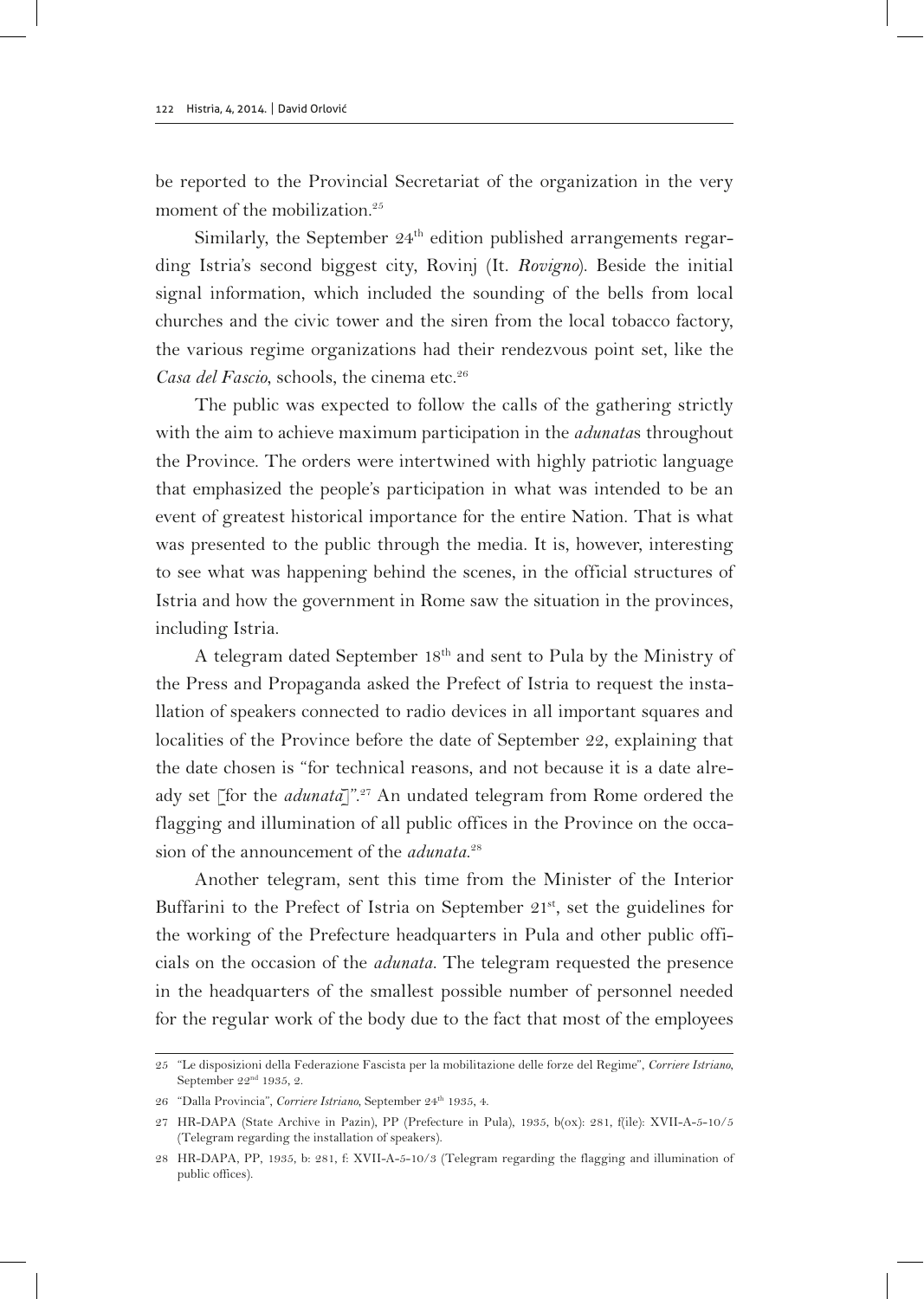would have to participate in the gathering as members of the Fascist Party. Also, the Prefecture is ordered to send a telegraph "as soon as possible" the ministry of the Interior in Rome with the details about the performance of the *adunata* and the approximate number of participants, as well as to note any relevant emergency.<sup>29</sup> Another telegram, dated September 24<sup>th</sup>, applied the same impositions regarding the keeping of a minimum number of employees at all public offices.30

The archival sources contain a document dated on September 23rd compiled by the director of the main civilian hospital of Pula, *Santorio Santorio*, detailing the orders of how the employees of the hospital should behave, due to the fact that all the employees of that institution were asked to attend the *adunata* on the basis of the instructions of the Federal Secretary. The orders detail the erection of a first aid tent in the proximity of the Amphitheatre of Pula and the presence there of a couple of medics in case of any possible emergencies. Also, the manager of the power station of the hospital was allowed to stay at his post until his daily work ends. "To no other person working in the service of this institution will be considered justified the absence to the *adunata* (…) in conformity of the orders given by the respective hierarchies". In addition, the decree asks the non-members of the regime organization to gather in the atrium of the hospital, while some hospital officials present at the *adunata* were ordered to compile a list of the personnel present at the event before noon of the day following the *adunata*. 31

A letter dated on the September 22nd decreed that all the cinema halls were to be immediately closed in the Kingdom at the moment of the announcement in order to allow the public and the employees to take part in the *adunata*. The telegram specified the venues to be closed: the theatre *Ciscutti*, and the cinemas *Umberto*, *Ideal*, *Arena*, *Garibaldi* and *Savoia*. 32

The authorities had in mind the possible disruptions of radio, telephone and telegraph operations in the Province in the event of the *adunata* and the participation of many employees. A message dated on September 18<sup>th</sup> from the administration of the local Post and Telegraph operator reassured the Prefecture that all the operations would continue in full swing during the event of the *adunata*. 33 A second message dated on the September

<sup>29</sup> Idem, f: XVII-A-5-10/7 (1) (Telegram regarding the work of Prefecture officials).

<sup>30</sup> Idem, f: XVII-A-5-10/7 (3) (Telegram regarding the work of public officials).

<sup>31</sup> Idem, f: XVII-A-5-10/7 (2) (The Santorio Santorio hospital's director's orders).

<sup>32</sup> Idem, f: XVII-A-5-10/8 (Letter regarding the closure of cinema halls).

<sup>33</sup> Idem, f: XVII-A-5-10/5 (1) (Letter regarding the work of telephone offices).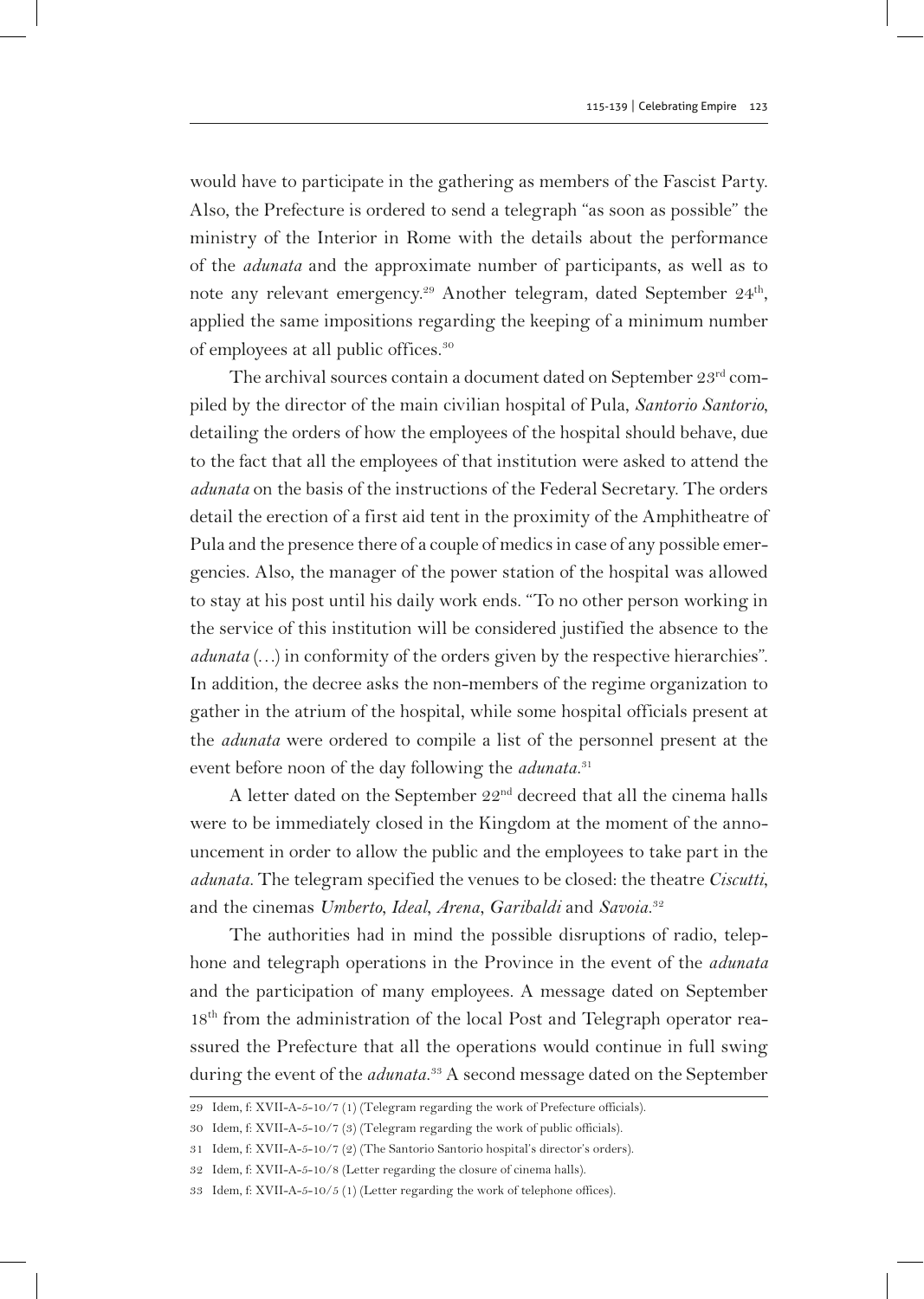26th from the Prefecture in Pula sent to the Pula division of the Telephone Society of the Venezias (*Società Telefonica delle Venezie*) obliged the company that "in case of the summoning of the General Assembly out of the regular work time of the telephone offices of the Province, the employees should come immediately to the office and stay put until new orders are given".<sup>34</sup>

The official documents tell us that the preparations for the gathering were being taken seriously by both the central government in Rome, as well as the local authorities in the Province of Istria. The regime's aim to bring "twenty million" Italians to the piazzas was an order that could not be overlooked even in the tiniest corner of the country. One such example is the early announcement of the need for speakers and radios to be ready at public places. Also, organizations clearly had in mind the importance of the upcoming events and strictly abided by the orders of gathering, making all possible arrangements to allow the participation of its employees in the gatherings, as well as its continuation of work in the best possible way with minimum personnel available at the moment of the *adunata*. We may assume that the officials of lower rank wanted the organizations and bodies under their command to behave in line as much as possible with the government's aims in order to show their fidelity to Fascism.

The October 3<sup>rd</sup> edition of the *Corriere Istriano* gives a detailed description of the events that took place in Pula the previous day. At 15.30 PM, cannon shots followed by church bells and the "scream" of sirens announced the beginning of the *adunata*. People of various age and gender "rushed towards their homes to wear their uniforms". The journal notes the bad weather with rain pouring the whole day, but the city was soon wrapped in Italian flags and half an hour later the people were ready at places prescribed for the gathering. Although the weather changed for the worse, "the enthusiasm reached the highest point humanly possible".<sup>35</sup>

The writer of the article calculated the fascists present as 25.000 of the Commune of Pula (city and surroundings) plus the thousands of citizens non-members of the various organizations who spontaneously joined the gathering. "An awesome, superb and unforgettable gathering, worthy of the Caesarian epoch", the writer concludes.<sup>36</sup>

36 Ibid.

<sup>34</sup> Idem, f: XVII-A-5-10/5 (2) (Letter regarding the work of STV telephone offices).

<sup>35</sup> "Tutto il popolo di Pola inquadrato nelle organizzazioni del Regime risponde con indomita fierezza all'appello del Duce", *Corriere Istriano*, October 3rd 1935, 3.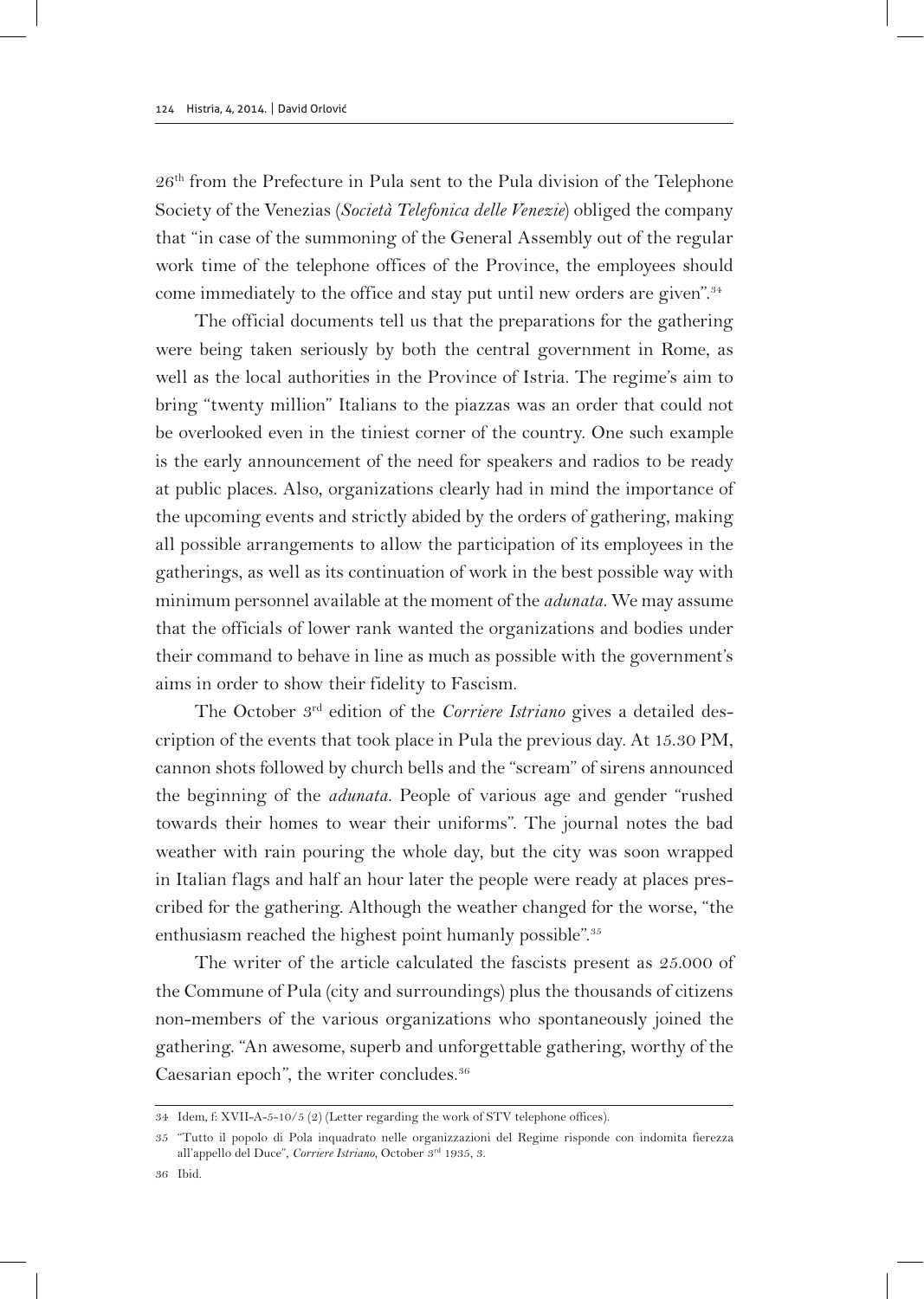The journal informed its readers that the idea of having the old Roman Amphitheatre of Pula as a venue for the *adunata* was dropped because of the bad weather. Accordingly, the Fascist Federation thought about that possibility, and with "truly admirable regularity" the masses could reach the following closed venues: the city theatre *Politeama Ciscutti*, the *Circolo Savoia*, the *Sala Umberto*, the *Casa Balilla* and other places where the radios with loudspeakers were prepared in advance. According to the journal, this process of the gathering was accompanied by the playing of patriotic songs and hymns through loudspeakers, "which amalgamated hearts and spirits in a high ideal which outdid all possible estimates".<sup>37</sup>

With the impossibility to attend all the events at all the venues simultaneously, the editors of the journal chose to describe the events in the main venue, the *Politeama Ciscutti*. The theatre is described as being completely filled by people, with the leading fascists of the province and various regime organizations present, identified by their pennants and flags. As the Duce's speech was being waited for impatiently, the marching band of the *Scuole CREM*38 continuously played patriotic and fascist compositions. The Duce's speech was listened to with "emotion with no limit" and the people's "soul was stretched to better hear and understand the meaning of His words", reads the article in the *Corriere Istriano*. 39

The gathering was followed by the masses' filling of the streets of Pula and engaging in several processions with the marching bands leading them. The patriotic songs and fascist hymns were repeated in a "spectacle of fabulous beauty, causing chills". The processions went through the Sergia, Kandler, Carrara streets and the Largo Oberdan Square, they came together at the Port'Aurea Square (Golden Gate, a Roman triumphal arch) where they slowly dispersed. Three cannon shots signalled the end of the gathering at 19.00 PM, but people continued to celebrate in the illuminated streets of the city.<sup>40</sup>

We see that the journal describes the *adunata* as happening in extreme order, in line with the preparations described before. In line with events throughout the country, the *Corriere Istriano* wanted to show that the *adu-*

<sup>37</sup> Ibid.

<sup>38</sup> Schools of the *Corpo Reale Equipaggi Marittimi*, the Italian navy infantry corps present in Pula's arsenal.

<sup>39</sup> "Tutto il popolo di Pola inquadrato nelle organizzazioni del Regime risponde con indomita fierezza all'appello del Duce", *Corriere Istriano*, October 3rd 1935, 3.

<sup>40</sup> Ibid.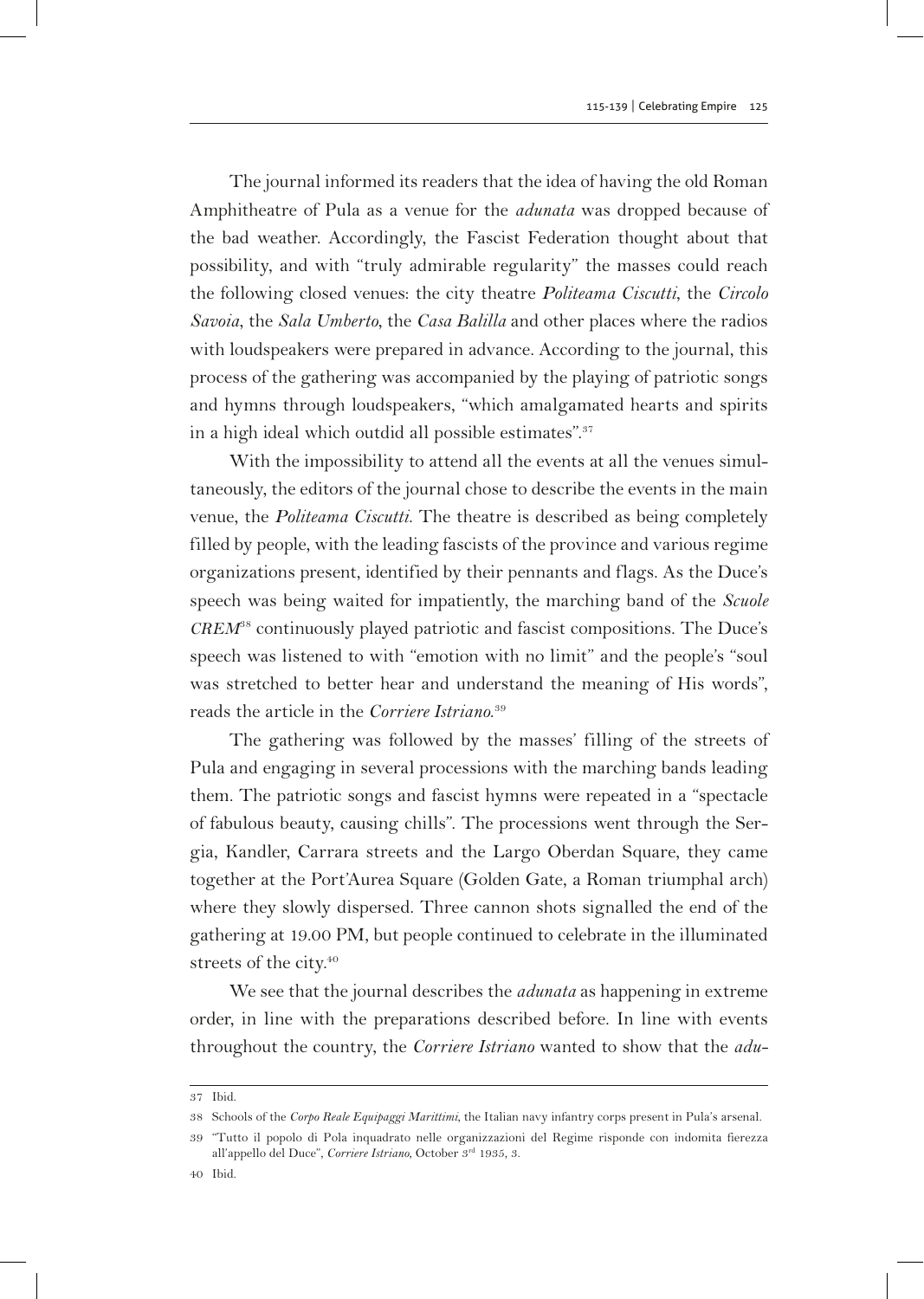*nata* of October 2nd 1935 was a high point in the history of Fascist Italy.

A short notice in the October 3rd edition of the *Corriere Istriano* claimed that from all over Istria news arrived that the gathering of the forces of the Regime was successful, "giving motive to delirious manifestations of patriotism", adding that "(a) unified and strong Istria marches on the orders of the Duce".<sup>41</sup> The October  $5<sup>th</sup>$  edition of the journal brought correspondences regarding the Gathering of the Regime Forces in the following Istrian towns: Rovinj, Piran (It. *Pirano*), and Vrsar (It. *Orsera*). The details about the events in each of these locations are repetitive. In Rovinj, the weather problems forced the participants to gather in several closed venues, too, like fascist premises, schools, theatre and cinema. In Piran, the masses ignored the bad weather and congregated in Tartini Square. In the small town of Vrsar, all of the gathered people filled the elementary school, where several radios were installed. The gathering ended with the masses filling the Egidio Grego main square of the small town.<sup>42</sup>

The descriptions of the events of October  $2<sup>nd</sup>$  1935 in the Province are shorter summaries of the main event described in the Province's capital, Pula. The events in each location are described in a repetitive fashion, but again with an emphasis put on the orderly happening of the gatherings and the euphoria of the people participating in it. The event happening in every corner of Italy, in the smallest communities, in the absolutely same fashion, is the proof of the centrally-organized *adunata* that aimed at the presence of millions of Italians in front of the radio speakers.

In accordance with the Interior Minister's earlier request to the Prefect to provide the details of the *adunata*, to give an approximate number of participants in it, and to note any possible disturbances,<sup>43</sup> the Prefect Cimoroni sent a telegram on the evening of October  $2<sup>nd</sup>$  noting that the *adunata* occurred in Pula and the Province "in maximum order amid delirious manifestations of enthusiasm that reached its pinnacle with the Duce's speech", adding that "although the bad weather raged everywhere", the participants in the *adunata* [in the Province] number one hundred and thirty thousand along the twenty five thousand in the capital [Pula]." The Prefect also notes that "no incident of the slightest importance occurred".<sup>44</sup>

<sup>41</sup> Ibid.

<sup>42</sup> "Dalla Provincia", *Corriere Istriano*, October 5th 1935, 3.

<sup>43</sup> HR-DAPA, PP, 1935, b: 281, f: XVII-A-5-10/7 (1) (Telegram regarding the work of Prefecture officials).

<sup>44</sup> Idem, f: XVII-A-5-10/10 (1) (Telegram detailing the gathering on Oct. 2nd 1935).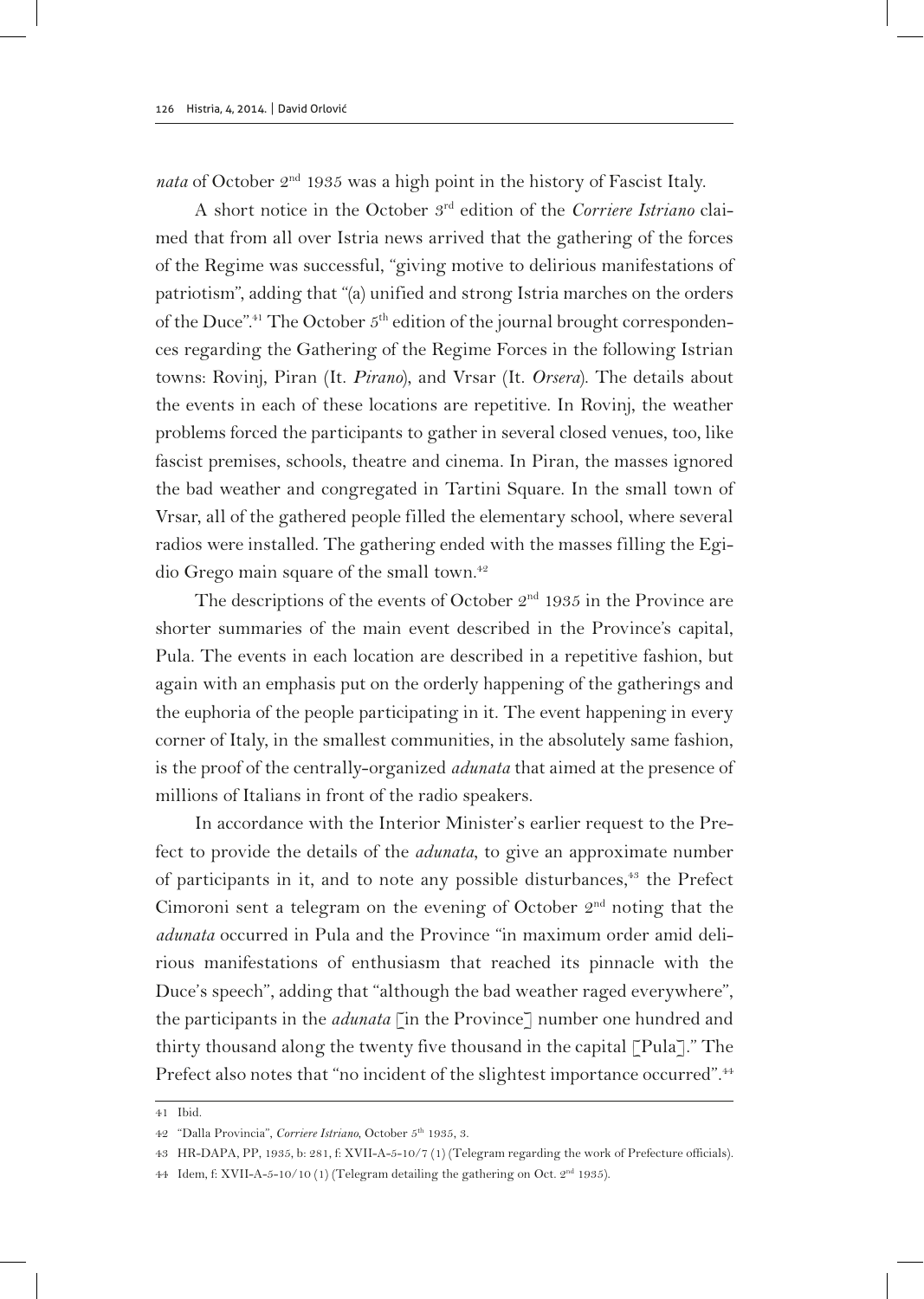Cimoroni's telegram completely reflects the writing of *Corriere Istriano*. The Prefect put an emphasis on the regular happening of the gathering in Pula, and the euphoric reception of the events by the masses, with an emphasis on the adoration of the Fascist leader. A possible conclusion is that the Prefect wanted to show to his superiors that the Province under his jurisdiction behaved in line with the regime's expectations, with him doing a perfect work.

#### **The "Radiant May": The Apotheosis and Creation of the Empire**

The victorious culmination of the Ethiopian War came in May 1936, called the "Radiant African May" (*Maggio radioso africano*), a play on the "Radiant May" of 1915, when Italy entered the First World War. In the late afternoon of May 5th, on the day of the capture of the Ethiopian capital, Addis Ababa, syrens and bells summoned the masses to Piazza Venezia in Rome to listen to the Duce's speech, and throughout Italy they were a signal for masses to listen to the radio broadcast through loudspeakers placed around main squares. With the event starting at early evening, "the Duce announced to the four hundred thousand Romans under his balcony and to more than thirty million Italians listening in every Italian square that 'Ethiopia is now Italian'".45 Four days later, after the Grand Council of Fascism's decision of the granting of the title of emperor to king Vittorio Emanuele III, and the title 'Founder of the Empire' to Benito Mussolini, thus creating the Italian Empire, the events of May 5<sup>th</sup> were repeated. That evening, Mussolini announced these decisions to an even more enthusiastic masses. The Duce's words that the "Empire reappeared on the fateful hills of Rome" is the most well-known *leit-motif* of the "Radiant May" of 1936.<sup>46</sup>

The issue of May 5<sup>th</sup> of the *Corriere Istriano* published the regime's order sheet no. 153 containing the dispositions for a new grand *adunata*. The points included, as in the case of the October 1935 gathering, the sound signals that would announce the beginning of the event, decreed for which fascist organizations the participation was mandatory, and gave the Federal Secretaries the task to manage the events in their respective Provinces. The order sheet concluded that the Federal Secretaries should telegram to Rome the approximate numbers of participants.<sup>47</sup> The Federal Secretary's

46 Ibid.

<sup>45</sup> Emilio Gentile, *Fascismo di pietra*, Roma – Bari 2010, 124.

<sup>47</sup> "Le disposizioni per la grande adunata", *Corriere Istriano*, May 5th 1936, 1.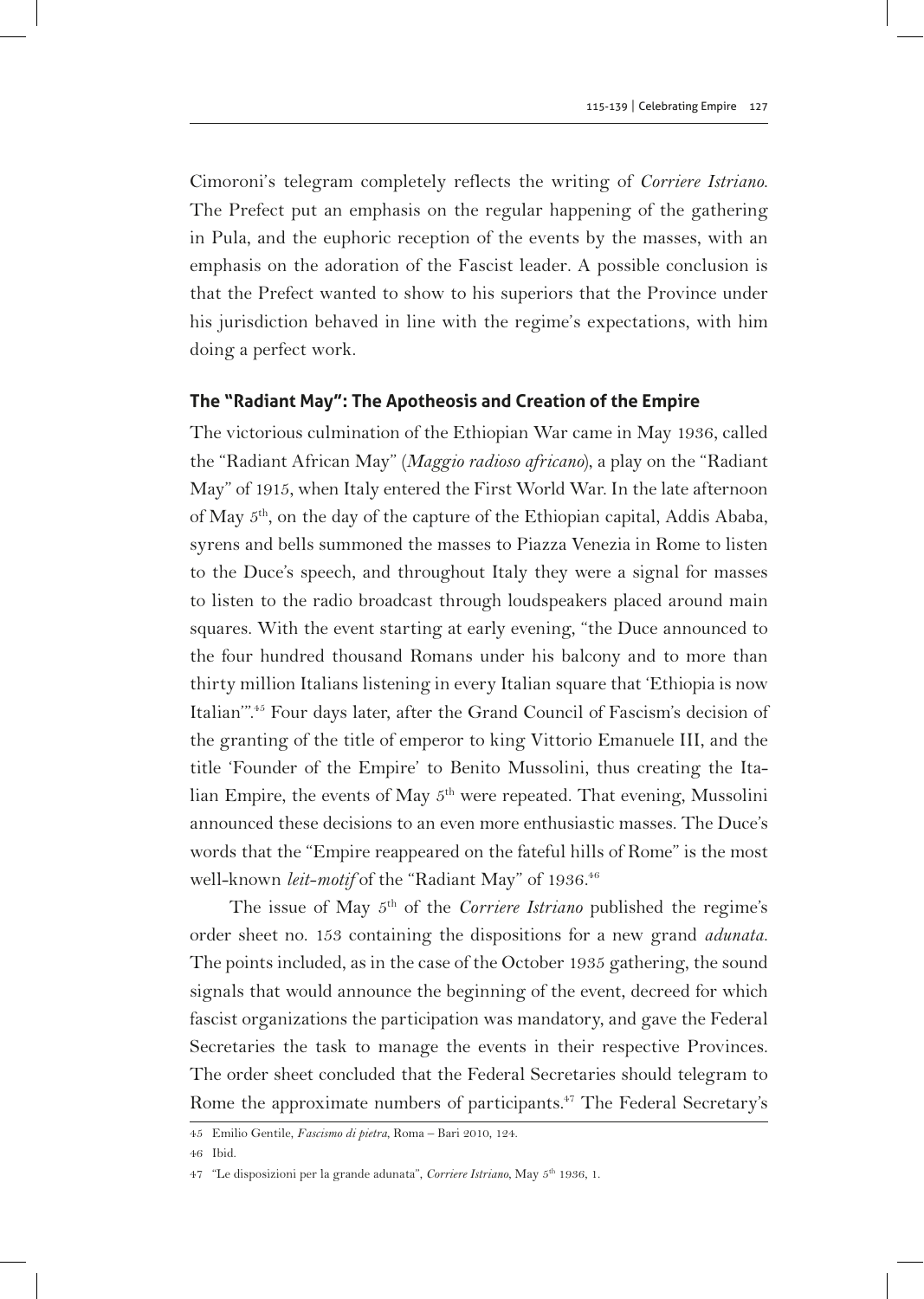detailed dispositions for the event in Pula were published in the same issue. The members of various organizations were asked to reach their respective headquarters at the issuing of the signal, only to join in the mass gathering at the Roman Amphitheatre of Pula, but took advance precautions in case of bad weather.48 The huge Roman-era monument dominating the city was planned to host the October 2<sup>nd</sup> 1935 *adunata*, but was not used on that occasion indeed because of bad weather. The May 5th gathering was the first event connected to the empire-building Ethiopian campaign that was to happen in the Amphitheatre, often cited among the Italians as the symbol of the city's Romanity and Latin culture.

The archival material shows a hasty preparation but not less efficient when compared to the *adunata* of October 2<sup>nd</sup> 1935. A telegram from the Ministry of Interior sent to all the Prefectures of the Kingdom, including Istria, decreed that the public officials should respond to the call for the latest gathering, while only the smallest possible number should stay at work to secure the continuity of operations. The telegram ordered the illumination and instalment of flags on public buildings, too.<sup>49</sup> At the same time, a message from the Prefect to the commander of the *Carabinieri* division in the Province asked that "concise news via telegraph should be reported as soon as possible to me on the proceeding of the *adunata* (…) and communicate the approximate numbers of participants, as well as the weather conditions, while noting any emergency worthy mentioning.<sup>"50</sup>

The signal for the gathering on May  $5<sup>th</sup>$  was given at 18.15 PM. After that, the streets became full of Fascists and non-party members, aiming to reach the Amphitheatre in orderly fashion:

"Roman and Fascist Pula, confused in an unique heartbeat of brotherly affection with all our armed forces, gave way to an impetus of exaltation, (…) directed towards the Duce who is going to give to Italy and the world the awaited announcement  $(...)$  of glory and victory."<sup>51</sup>

Two stages were prepared in the Amphitheatre in order to host the Province's leading officials and the pennants of the various fascist orga-

<sup>48</sup> "Le disposizioni della Federazione Fascista", *Corriere Istriano*, May 5th 1936, 3.

<sup>49</sup> HR-DAPA, PP, 1936, b: 281, f: XVII-A-5-10/11 (3) (Telegram regarding the work of public officials on May  $5^{\text{th}}$  1936).

<sup>50</sup> Idem, f: XVII-A-5-10/11 (5) (Prefect's letter asking *Carabinieri* reports from localities in the Province).

<sup>51</sup> "Trentamila persone hanno ieri acclamato all'Arena il Duce", *Corriere Istriano*, May 6th 1936, 3.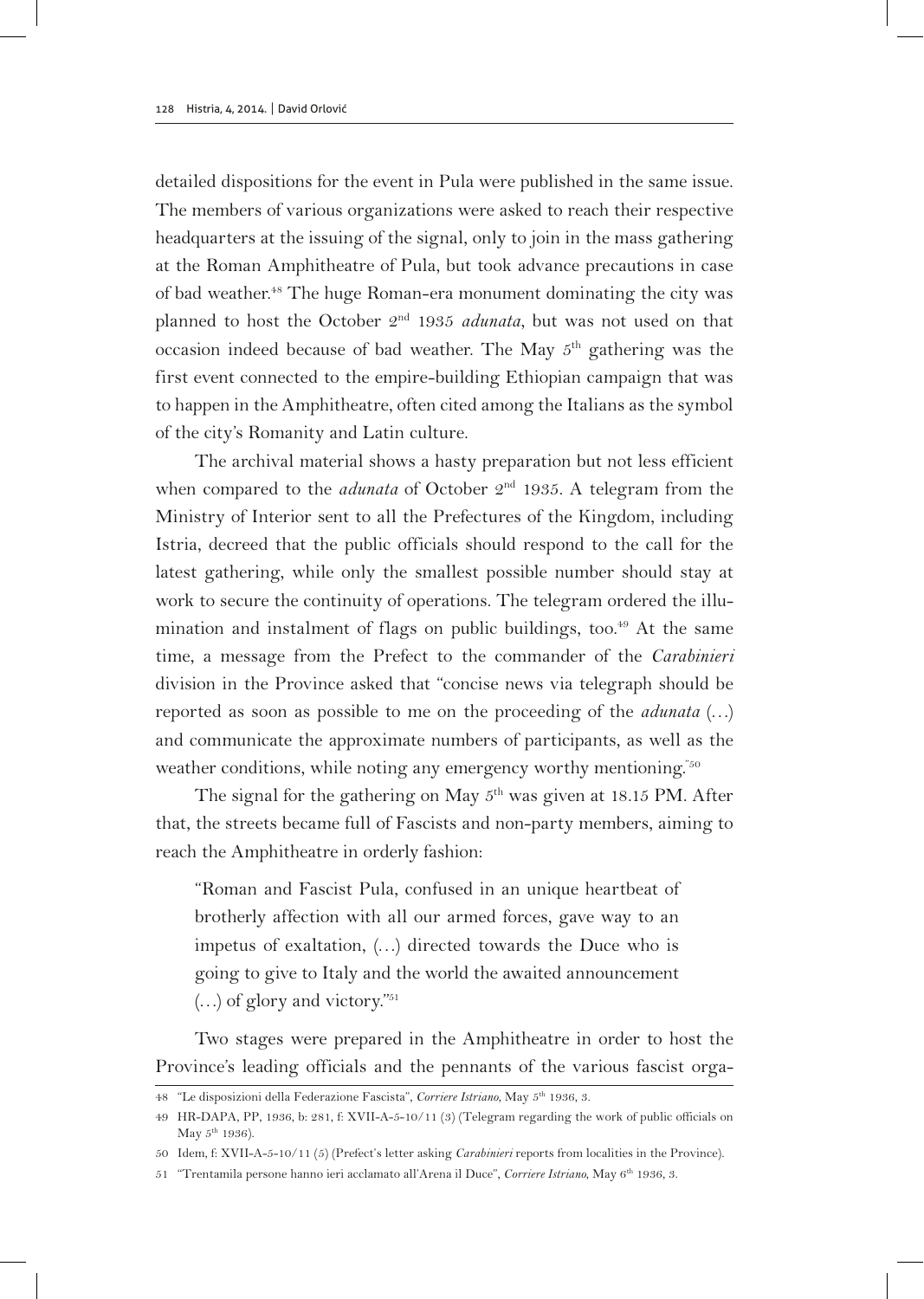nizations of the city. Behind them speakers were installed and flags were hanged inside the Amphitheatre. Reflectors were soon lighted, "which often highlighted the large satirical billboards held by soldiers (…) on which the *negus*, [UK Foreign Secretary Anthony] eden [sic!] and associates appear in the most appropriate expressions."52

The mass listened to the Duce's speech crowded inside the ancient Roman monument. After its end, "the whole Arena, fantastically illuminated by the reflectors, seemed lighting up in a fiery ray". People started leaving the venue in order to form processions holding torches and Fascist pennants, which afterwards ended at the Forum. "After the historical ceremony of redemption [after World War I], the one from last night was certainly the most spectacular and enthusiastic that Pula ever saw". The newspaper counted the participants in this *adunata* as thirty thousand.53 A telegram sent from the *Carabinieri* corps of Pula to the Prefect's office gave the same number of participants in this *adunata*, also noting that the process of gathering of the people "took less than one hour to happen". The report reads that "After the melting away of the gathering maximized enthusiasm was noted, later becoming delirious, and after the end of the Duce's speech an unending procession took place, with singing of the hymns of the [Fascist] revolution through the streets of the city".<sup>54</sup>

The assembly of May  $5<sup>th</sup>$  occurred all around the Province of Istria, with the sound signals announcing the *adunate*. The *Corriere* reported on May 8th that 7.000 people amassed in Rovinj, listened to the speech, and continued celebrating late into the night. The same event, without the number of participants, is described in the cities and towns of Piran, Oprtalj (It. *Portole*), Vižinada (It. *Visinada*), and Buzet (It. *Pinguente*), where a "promise made on the day of the takeover of Adua was maintained", with people offered free wine "that was, naturally, immediately assaulted and consumed in a flash".<sup>55</sup> More details came in the edition of May 9<sup>th</sup>, with descriptions of the *adunate* in Vodnjan (It. *Dignano*), Umag (It. *Umago*), Višnjan (It. *Visignano*) and Fažana (It. *Fasana*).<sup>56</sup> The celebrations in these communities followed the same pattern, since the events were controlled centrally.

<sup>52</sup> Ibid.

<sup>53</sup> Ibid.

<sup>54</sup> HR-DAPA, PP, 1936, b: 280, f: XVII-A-5-10/1 (1) (Telegram on the *adunata* of May 5th 1936 in Pola).

<sup>55</sup> "La grandiosa manifestazione in Istria in occasione del raduno del popolo italiano", *Corriere Istriano*, May  $8^{\rm th}$ 1936, 3.

<sup>56</sup> "Dalla Provincia", *Corriere Istriano*, May 8th 1936, 4.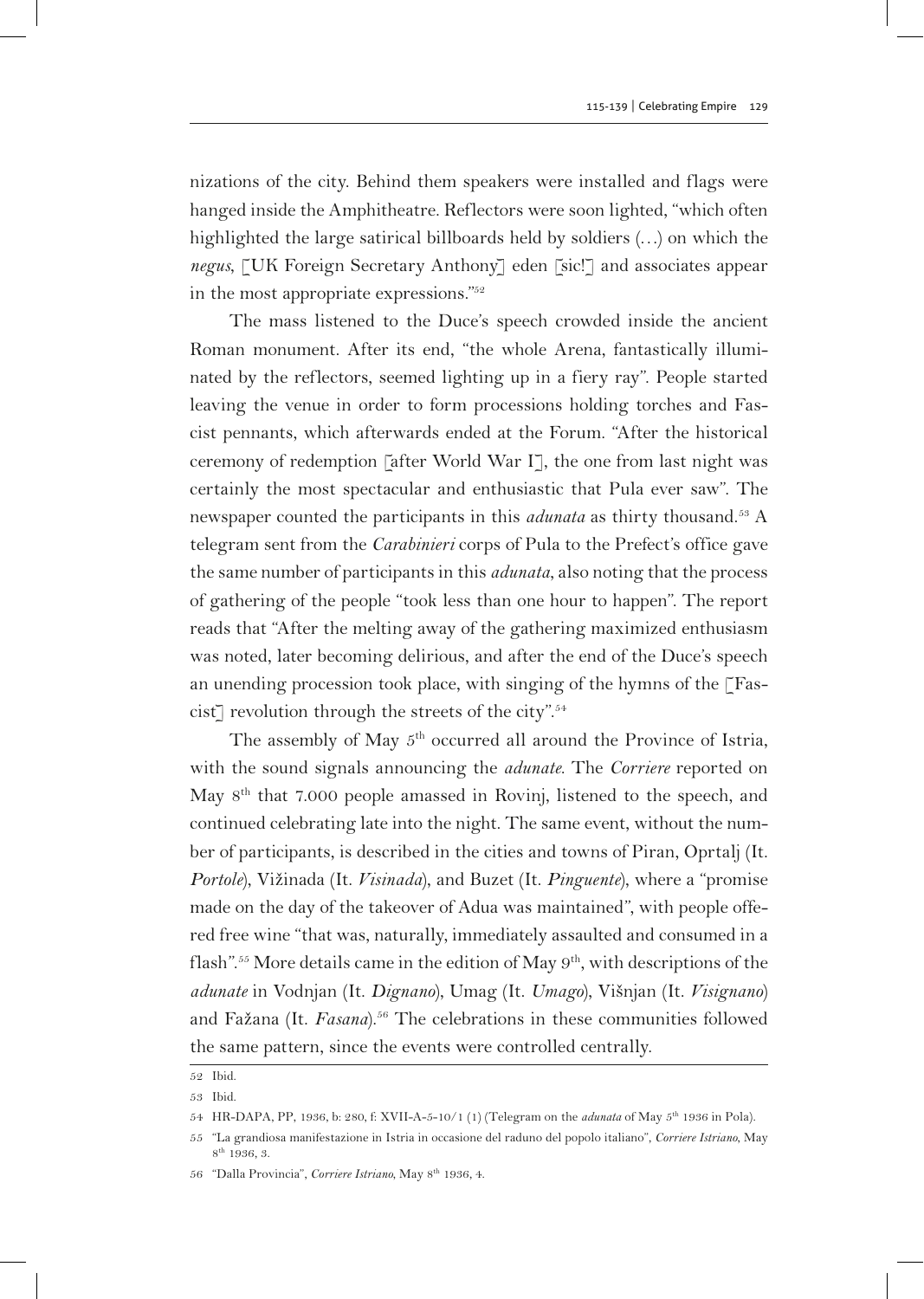Indeed, the *Carabinieri* responded to the Prefect's request to be informed about the happenings throughout the Province. The brigade in the community of Cerovlje (It. *Cerreto*), central Istria, reported to the Prefect the regular gathering in the headquarters of the *Dopolavoro*, with three hundred people participating in it, "almost the totality of the inhabitants". The telegram notes the processions and illumination of buildings in the village, with "normal progress of celebration in other fractions under jurisdiction [of that unit]".57 From Tinjan (It. *Antignana*), the *Carabinieri* reported the "intervention of around 500 persons in ordinary manner, all enthusiastically applauding the Duce's speech" with "normal public order".58 In the northern city of Koper (It. *Capodistria*, Cr. *Kopar*), along with the emphasis of the participation of six thousand individuals and their "extolling of the King, the Duce and the glorious army", the *Carabinieri* reported "optimal weather conditions" during the *adunata*, as the Prefect had asked for in his decree.<sup>59</sup>

A longer message dated on May 8th sent from the *Podestà* of the small locality of Oprtalj to the Prefect Cimoroni in Pula details the events of May  $5<sup>th</sup>$ . The sender wrote that the *adunata*, "in spite of its announcement at the last moment", resulted in the participation of 1500 persons "from the Castle and [surrounding] County". The *Podestà* mentioned the "loud applauses" after the Duce's speech, which was followed by the performance of the *Dopolavoro*'s marching band and by a religious ceremony in the town's church, while the windows were kept illuminated along with the "fires of joy in the fields". Also, the letter points out the fact that people from more distant villages kept arriving in Oprtalj later in the evening, when the gathering was slowly drawing to a close.<sup>60</sup>

Again, as in the case of the *adunata* of October 2nd 1935, both the press and the telegrams between Istrian officials do not avoid emphasizing the enthusiasm of the masses and its delirious reactions to the speech by Benito Mussolini. The regime again concluded that the event should regularly happen in the smallest parts of the country, regularly asking for confirmation from the local authorities. Telegram reports from the smaller communities went as far as to note the participation in the gathering of people residing

<sup>57</sup> HR-DAPA, PP, 1936, b: 280, f: XVII-A-5-10/1 (2) (Telegram on the *adunata* of May 5th 1936 in Cerovlje).

<sup>58</sup> Idem, f: XVII-A-5-10/1 (3) (Telegram on the *adunata* of May 5<sup>th</sup> 1936 in Tinjan).

<sup>59</sup> Idem, f: XVII-A-5-10/1 (4) (Telegram on the *adunata* of May 5th 1936 in Koper).

<sup>60</sup> HR-DAPA, PP, 1936, b: 281, f: XVII-A-5-10/11 (7) (Letter from the *Podestà* of Oprtalj regarding the gathering of May  $5^{\text{th}}$  1936).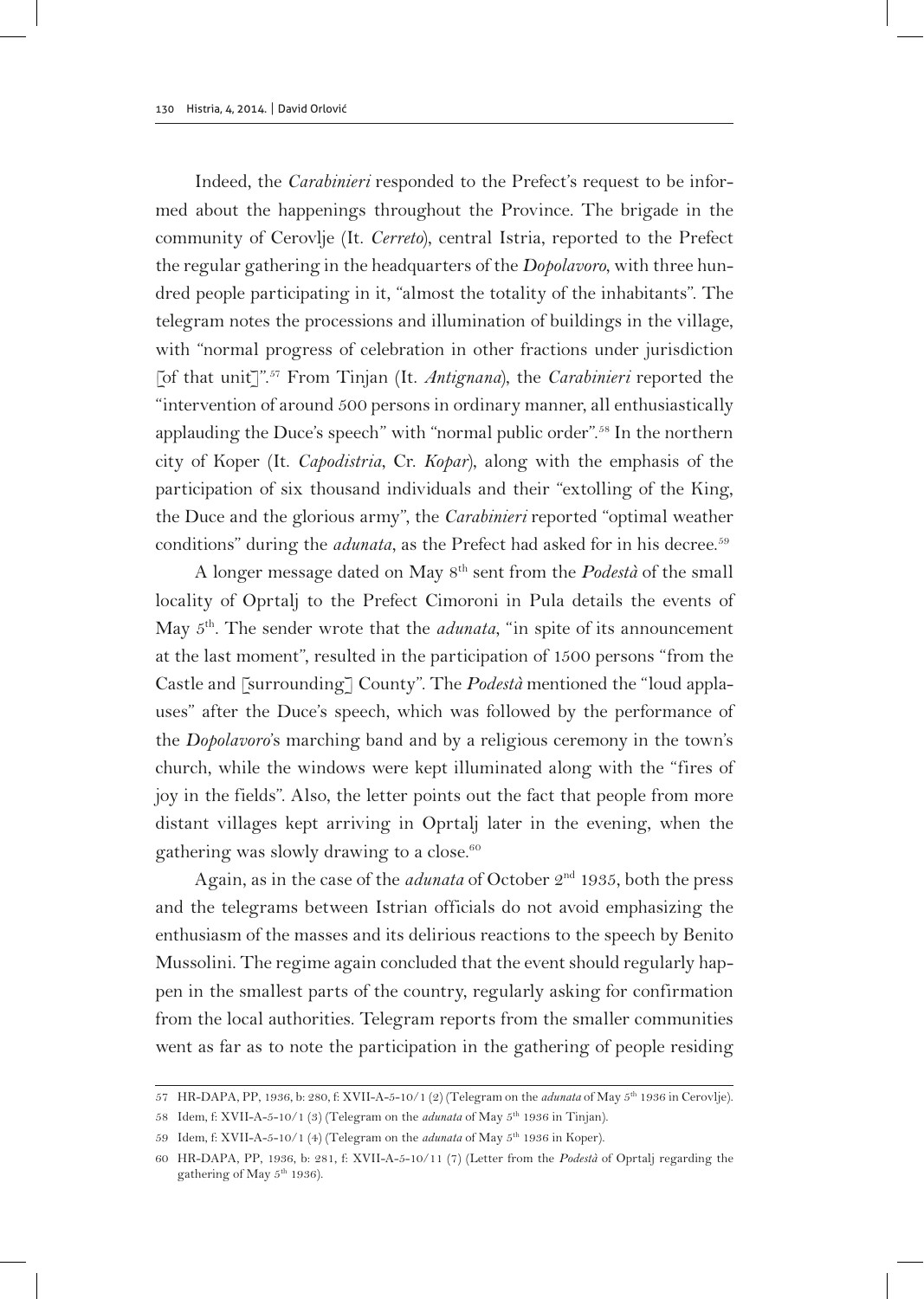in surrounding villages, who probably took hours to arrive to the centres of the various *Comuni*.

Further archival material shows Rome's aims to have the following days pass in a celebratory mode in all the Provinces of Italy, including Istria. A telegram sent from the Duce's office on May  $5<sup>th</sup>$  ordered the installation of Italian flags on public buildings on the days of May  $6^{th}$ ,  $7^{th}$  and  $8^{th}$ "from dusk to dawn".61 Another telegram decreed holiday working hours for public offices on May  $6^{\rm th.62}$ 

Indeed, the following day of May  $6<sup>th</sup>$ , was marked by constant feasting. The *Corriere Istriano* writes that students from the Magisterial Institute filled the squares and streets of Pula starting at early morning in order to continue the celebrations. The students, soon joined by high school pupils, formed a procession that visited government buildings in the city. In elementary schools, the journal writes, singing of hymns and patriotic songs was organized, followed by occasional speeches by the heads of these institutions. The *Alessandro Manzoni* school organized a visit to the Marine cemetery, where flowers were laid on the tombs of local Fascist heroes and those from the First World War. In the evening of the same day, bands played fascist and patriotic songs in Port'Aurea Square, while new processions were formed that continued late into the night. The description of the May  $6<sup>th</sup>$  events ends with the note that "popular joy was spontaneous and firm, giving the best example that the sentiments of the citizens of Pula were totalitarian and Fascist in nature."63

The *Corriere Istriano* writes that jubilation continued on May 7<sup>th</sup>, too, amplified by the news of the takeover of the Ethiopian town of Jijiga (Ogaden region) by the forces of general Rodolfo Graziani and by King offering to Mussolini a high military honour, the Medal of the military order of Savoy. The new assembly, the journal writes, was quickly organized by various regime organizations in the evening in front of the *Casa del Fascio* of Pula. A procession was formed and led by a marching band, while the public gathered along the streets where the procession passed, ending at Port'Aurea Square. There, amid loud acclamations, a local official read the

<sup>61</sup> Idem, f: XVII-A-5-10/11 (1) (Telegram ordering the flagging of buildings following the takeover of Addis Ababa).

<sup>62</sup> Idem, f: XVII-A-5-10/11 (4) (Telegram regarding the working hours of public offices following May 5<sup>th</sup> 1936).

<sup>63</sup> "Incontenibile esultanza della gioventù di Pola", *Corriere Istriano*, May 7th 1936, 3.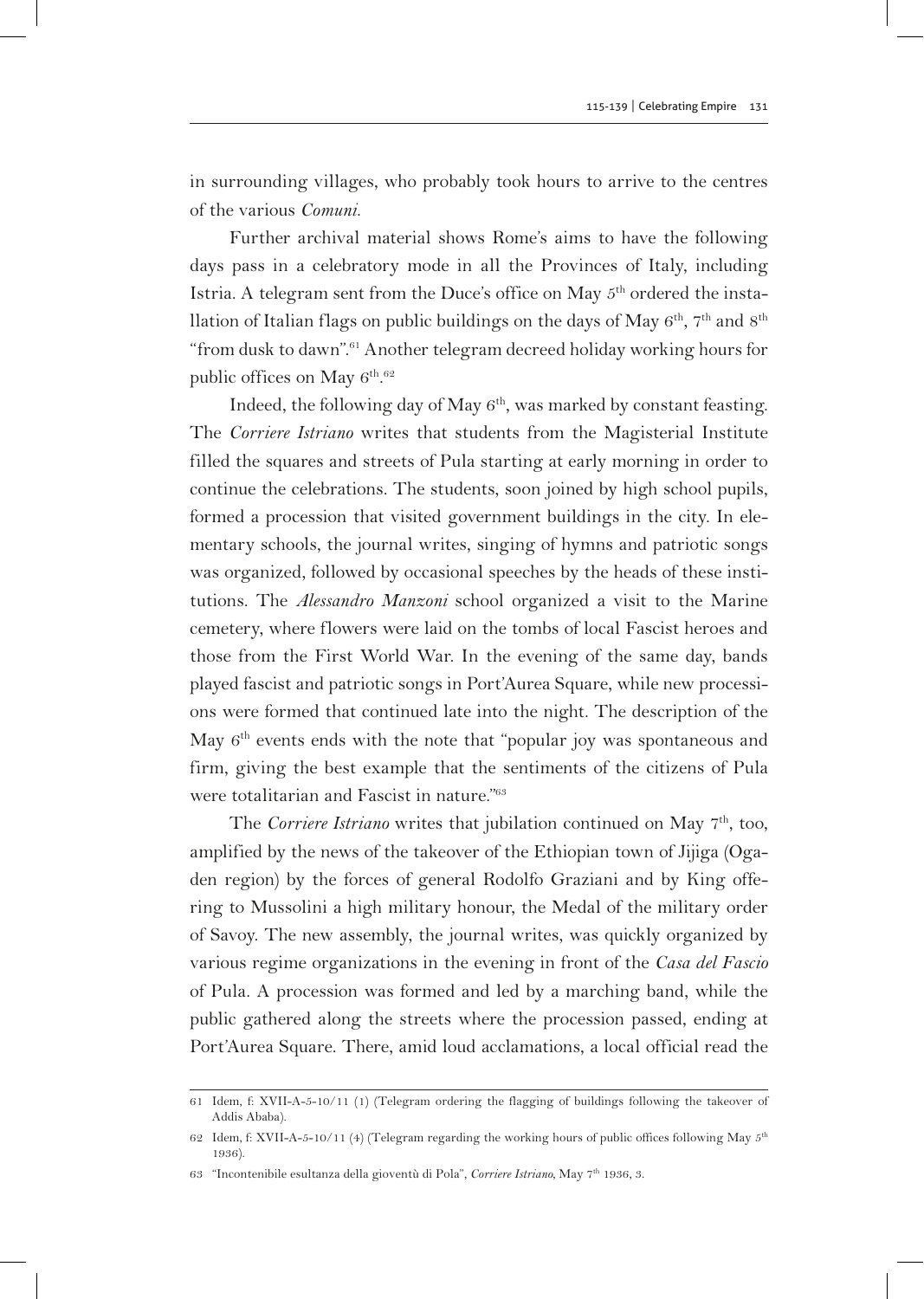King's decision which honoured the Duce. After the assembly dissolved, the jubilation continued until late evening, the journal reports.<sup>64</sup>

The regime clearly aimed to have the people mobilized for several days after the May 5<sup>th</sup> announcement, although the preparation for the gatherings those days was left to be organized by the individual local Fascist organizations in a more improvised manner.

The May 9th edition of the *Corriere Istriano* carried a short notice calling the citizens of Pula to assemble at 22.00 PM at the Forum to listen to a new speech delivered by Mussolini. A second notice in the same issue decreed the illumination and flagging of public offices in the city.<sup>65</sup> A telegram from the Prefect to the various *Podestà* around the Province decreed the instalment of loudspeakers in squares and other gathering locations for this event, too.<sup>66</sup> The preparation of this event was again hasty, but the various Fascist organizations should certainly have been ready after several days filled with events and gatherings.

What followed was the "most solemn" of the evenings in this week of "Fascist passion", the *Corriere* writes. Largo Oberdan was "clad in black by the crowd", and "the families that had the privilege to own a radio, deserted their homes for the *piazza* in order to become protagonists of this highest moment that the Fascist Nation is living in".67 Regarding the decision not to use the Forum or Amphitheatre as a venue for this *adunata*, the journal notes that the local Fascist Federation saw the Forum as too small due to the large number of soldiers from the regular army asked to participate in the event, while the Amphitheatre was seen as difficult to be properly illuminated in such a short period of time.<sup>68</sup> Interestingly though, the symbol of Pula's Romanity was not to be used for the event celebrating the reappearance of a new Roman Empire.

The *Corriere* counted the participants in this *adunata* in Pula as 40.000, noting that "even the Largo Oberdan proved itself too narrow, because when 40.000 citizens are mobilized, it is very difficult to find a good place in Pula to contain them all". The Navy (*Regia Marina*) provided reflectors to be installed around the square.<sup>69</sup>

<sup>64</sup> "Un'altra grandiosa manifestazione in onore del Duce", *Corriere Istriano*, May 8th 1936, 2.

<sup>65</sup> *Corriere Istriano*, May 9th 1936, 3.

<sup>66</sup> HR-DAPA, PP, 1936, b: 281, f: XVII-A-5-10/11 (6) (Prefect's telegram asking the installment of loudspeakers for the May 9<sup>th</sup> 1936 gathering).

<sup>67</sup> "40.000 cittadini salutano l'avvento dell'Impero", *Corriere Istriano*, May 8th 1936, 3.

<sup>68</sup> Ibid.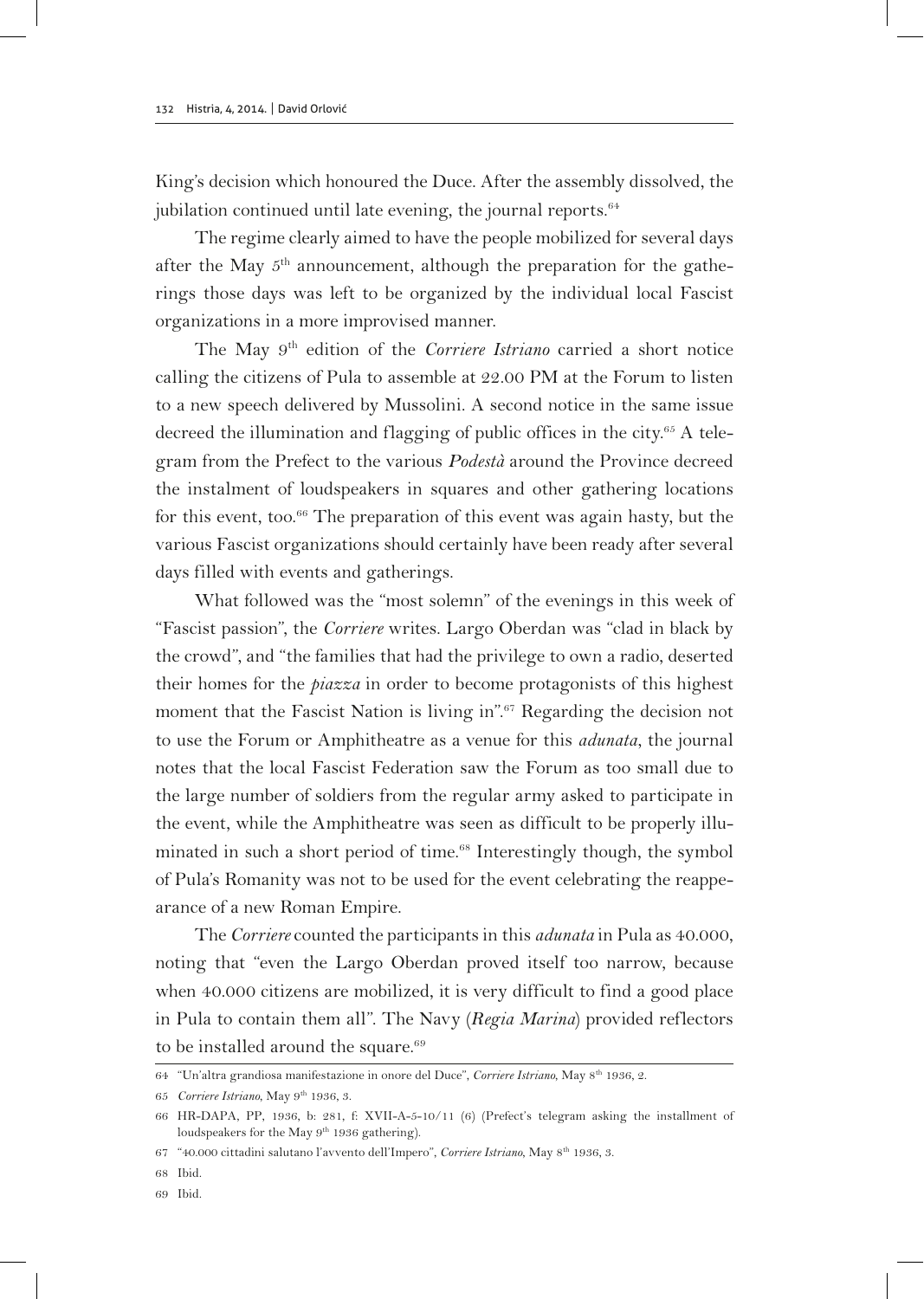Before the speech by the Duce, the mass was able to hear both hymns played by the orchestra, as well as the chants from the people assembled in Rome, heard through the installed speakers in Pula. At 22.15, the radio announced that the Fascist Grand Council initiated its short proceedings, while at 22.35 the speech itself was announced. His words are described in the Istrian journal as "a new Gospel, going directly to the proud heart of every Italian". After the speech, an army general left the tribune of honor to order the troops the hailing of the King, now Emperor and the salute to the Duce. It was the official end of the *adunata*. It was followed by processions through the city, this time using decorated lorries owned by the various Fascist organizations of the city. Again, the jubilation continued late into the night, the *Corriere* writes. At midnight, a new communiqué announcing the promoting of the victorious Italian commander in Ethiopia – Pietro Badoglio – to the title of Viceroy of Ethiopia, created further reasons for celebration, the journal notes.70

Announced in the *Corriere*'s edition of May  $8<sup>th</sup>$ , on the morning of Sunday May 10th a *Te Deum*, a mass of thanksgiving for the victory in Ethiopia was organized in Pula's Forum. The orders from the Federal Secretary asked the members of various regime organizations to participate in it, while the officials representing the Armed forces would have a specially prepared "post of honour" at the ceremony.<sup>71</sup> For the event, the journal on May  $12<sup>th</sup>$ described, the Forum was prepared with flags and torches, with an altar erected in front of the Temple of Augustus, the ancient Roman monument dominating the *piazza*. Under the arches of the Town Hall, mothers and widows of the combatants, from both the First World War and the latest African war, assembled. With them, the high Provincial officials, including the Prefect Oreste Cimoroni, were present.<sup>72</sup>

Immediately before the mass commenced, 101 cannon shots were fired. After the religious ceremony, the *parroco* of Pula, Monsignor Angeli delivered a speech praising the victory "by Italy's soldier" in Africa in face of the economic siege by the League of Nations. The speech ended with thanks to God for allowing the victory to happen. After his speech, the local casualties in the Ethiopian campaign were remembered through the reading of their names. After the ceremony, the *Corriere* writes, all the women mem-

<sup>70</sup> Ibid.

<sup>71</sup> "Il 'Te Deum' per la vittoria in A. O.", *Corriere Istriano*, May 8th 1936, 2.

<sup>72</sup> "La solenne cerimonia religiosa al Foro Romano", *Corriere Istriano*, May 12th 1936, 3.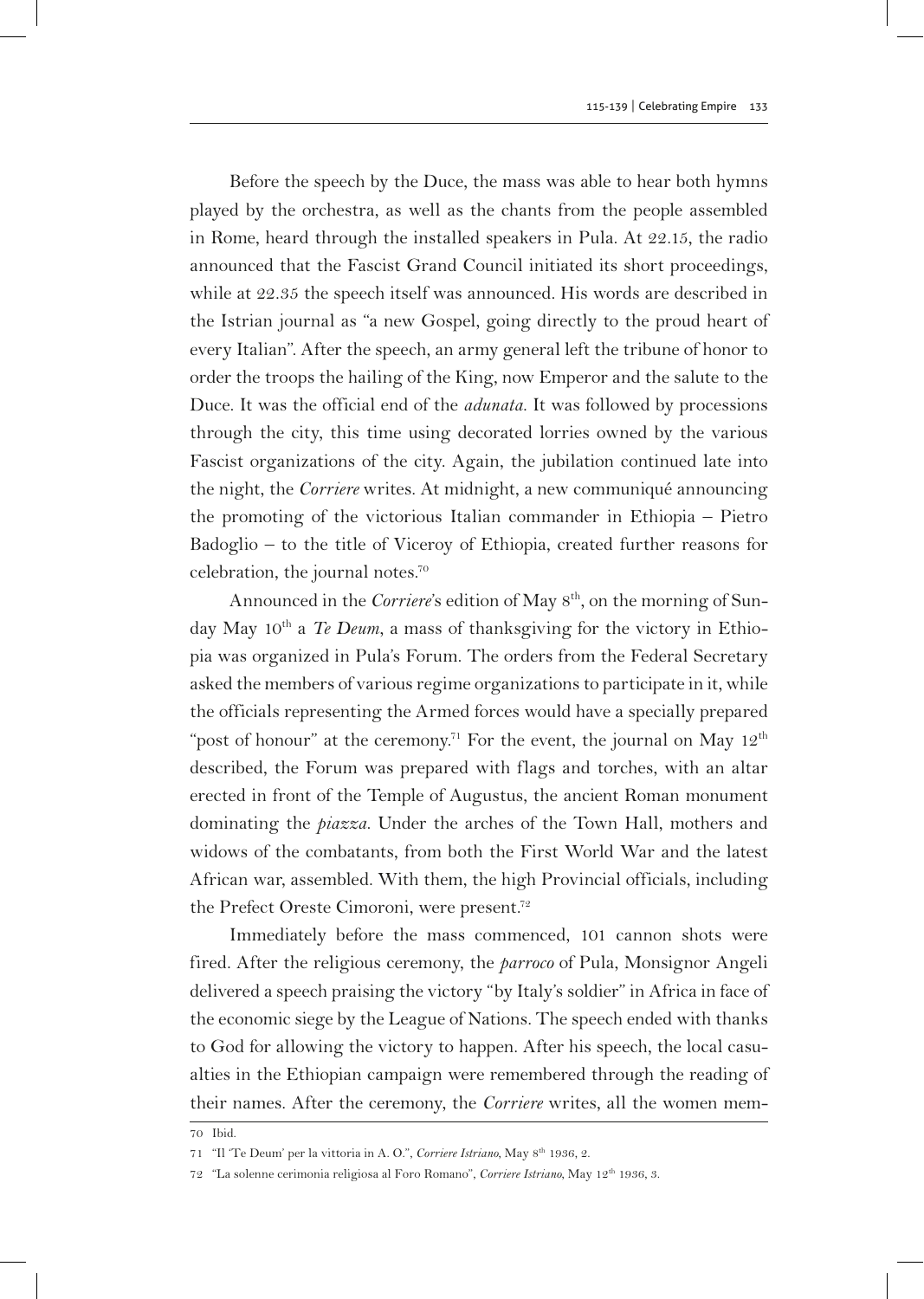bers of the *Fascio Femminile* formed a procession that marched to the statue of the Roman emperor Augustus in front of the Amphitheatre, where an official placed a wreath "in homage to the founder of the Roman Empire".73 It is interesting to see how this event had the Catholic, Fascist religious elements joined together, with the element of Romanity present in the choosing of the place for the ceremony. The altar for the mass was put in front of the Temple of Augustus, the religious ceremony was followed by the Fascist rite for the fallen, and the dedication to Augustus concluded the event.

The *Corriere Istriano* edition of May 12<sup>th</sup> described how the events of May 9th happened in the Province, in the towns of Piran, Pazin, Vodnjan, Rovinj and Premantura (It. *Promontore*). Again, the same pattern: after the Duce's speech, processions amid singing and joyful acclamations were lauded. The *Corriere* described all the events after May 5th in Rovinj, where the Salesian band played every evening between May 6<sup>th</sup> and 8<sup>th</sup>. The *Te Deum* that was described in Pula on Sunday, May  $10^{th}$ , happened in each of these localities, too.<sup>74</sup>

To conclude this part, the long letter that the *Podestà* of the Comune of Vižinada sent to the Prefecture in Pula detailing the feasting throughout early May will be useful. The May 5th celebration, the *Podestà* wrote, involved the participation of the inhabitants of many surrounding villages along the Fascists and many citizens of Vižinada, in a "participation so totalitarian, not seen even at time of the celebration of the annexation of this Commune to Italy [after World War I]". He detailed the listening to the Duce's speech in the main square, which was followed by a "mighty" procession that passed through the centre of the town "amid manifestations of joy". This gathering, the *Podestà* concludes, involved the participation of four thousand people.<sup>75</sup>

The description of the events follows with the mentioning of a religious ceremony which took place in the local church on the evening of May  $6<sup>th</sup>$ . This event, too was followed by processions which lasted "until the early morning of the day 7", the letter sender underscores.<sup>76</sup>

The May 9<sup>th</sup> gathering is also described, with an interesting note expressed by the *Podestà*: the event was attended by the "*allogeni* from the

<sup>73</sup> Ibid.

<sup>74</sup> "Dalla Provincia", *Corriere Istriano*, May 12th 1936, 4.

<sup>75</sup> HR-DAPA, PP, 1936, b: 281, f: XVII-A-5-10/11 (9) (Letter from the *Podestà* of Vižinada regarding the patriotic manifestations).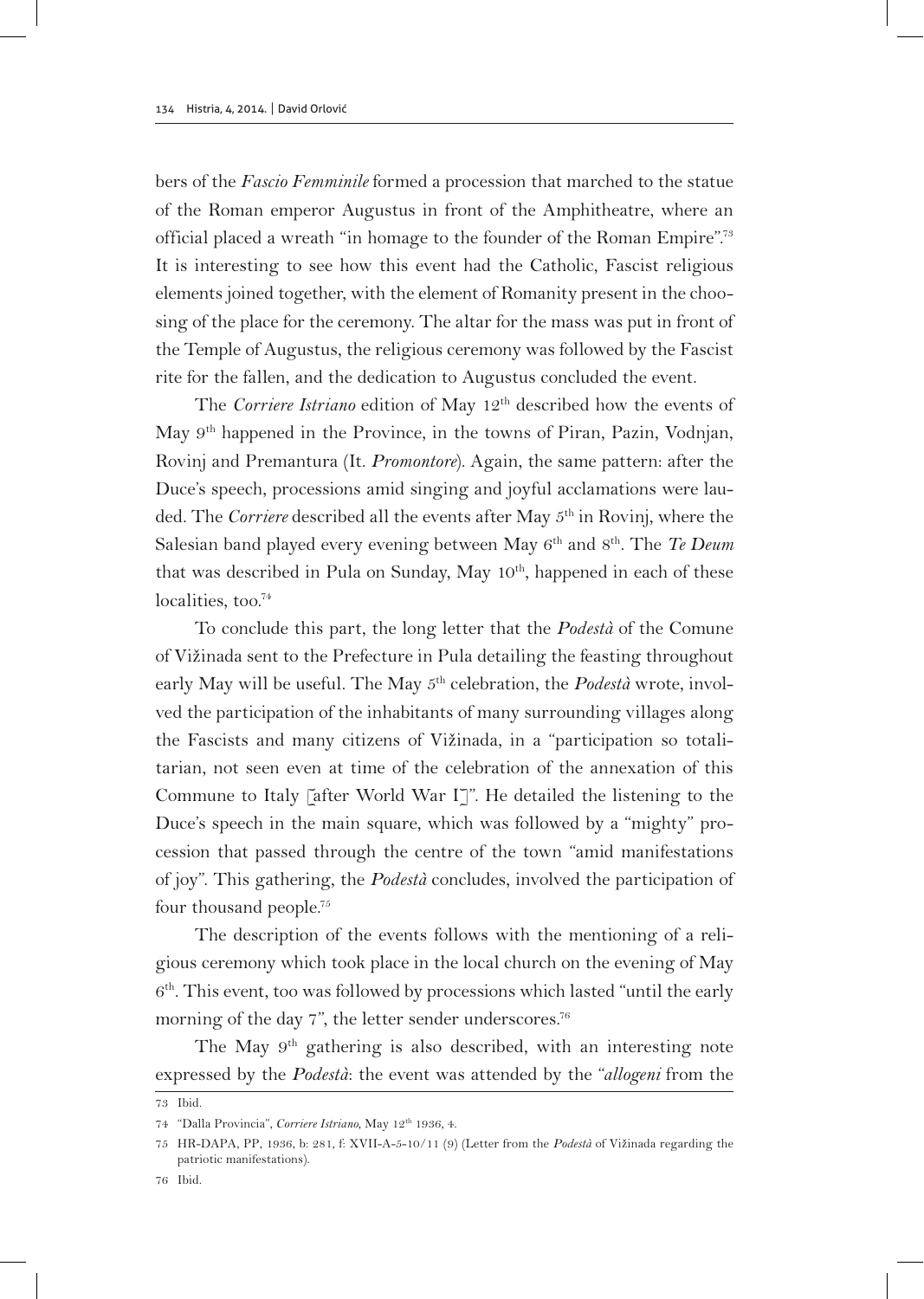most distant villages with their wives and children". This is the first time that we find the mention of the Slavic element in Istria in the official documents related to the gatherings during the war in Ethiopia. The overall gathering that held the Duce's speech as a central point, the *Podestà* writes, was "welcomed with an enthusiasm never met before", and was followed by huge processions that continued until 3 AM.<sup>77</sup>

The letter emphasizes the fact that every evening had some form of joyous manifestations, "culminating" with May 10<sup>th</sup>, when a gathering organized by the *Podestà* himself that afternoon had the role to "crown with a demonstration under the light of the Sun the week consecrated to Victory and the Empire." The event involved speeches by him and the local priest, the *Podestà* continues, while the main focus were the wives and relatives of soldiers from Vižinada that were currently in Africa. A further event took place the following day, when all the schools of the Commune had the Duce's speeches repeated by the teachers, with new processions following the lectures.78 The *Podestà*'s letter ends with the note that "(d)uring the period of assemblies, meaning from the  $5<sup>th</sup>$  to the 10<sup>th</sup> [of May] all the houses were embellished with the tricolour flag, and in the evening the balconies of the houses were gorgeously illuminated. With the work of the *Fascio Giovanile* there were fires lit in the church tower, on the four columns of the communal cistern and on S. Tomaso hill."79

There is no doubt that the *Podestà* clearly wanted to show his efficient lead of the events in his Commune, clearly seen in his boasting of the event he personally organized on May 10<sup>th</sup> which involved a speech that he delivered. He detailed every single event, wanting to show it followed the same pattern as in the rest of the country. The local element, involving the emphasis on the participation of the wives and relatives of soldiers sent to Africa took a prominent role only in the event organized by the *Podestà*. And again, the fact that he mentioned the participation of the Slavs arriving from distant villages is interesting in itself, although we currently cannot confirm his claims or see under which circumstances they attended, if they did: perhaps under police pressure?

That is, indeed, what Slovene and Croat contemporary sources suggest. The émigré journal of Istrian Slavs from Zagreb (Yugoslavia), the *Istra*,

<sup>77</sup> Ibid.

<sup>78</sup> Ibid.

<sup>79</sup> Ibid.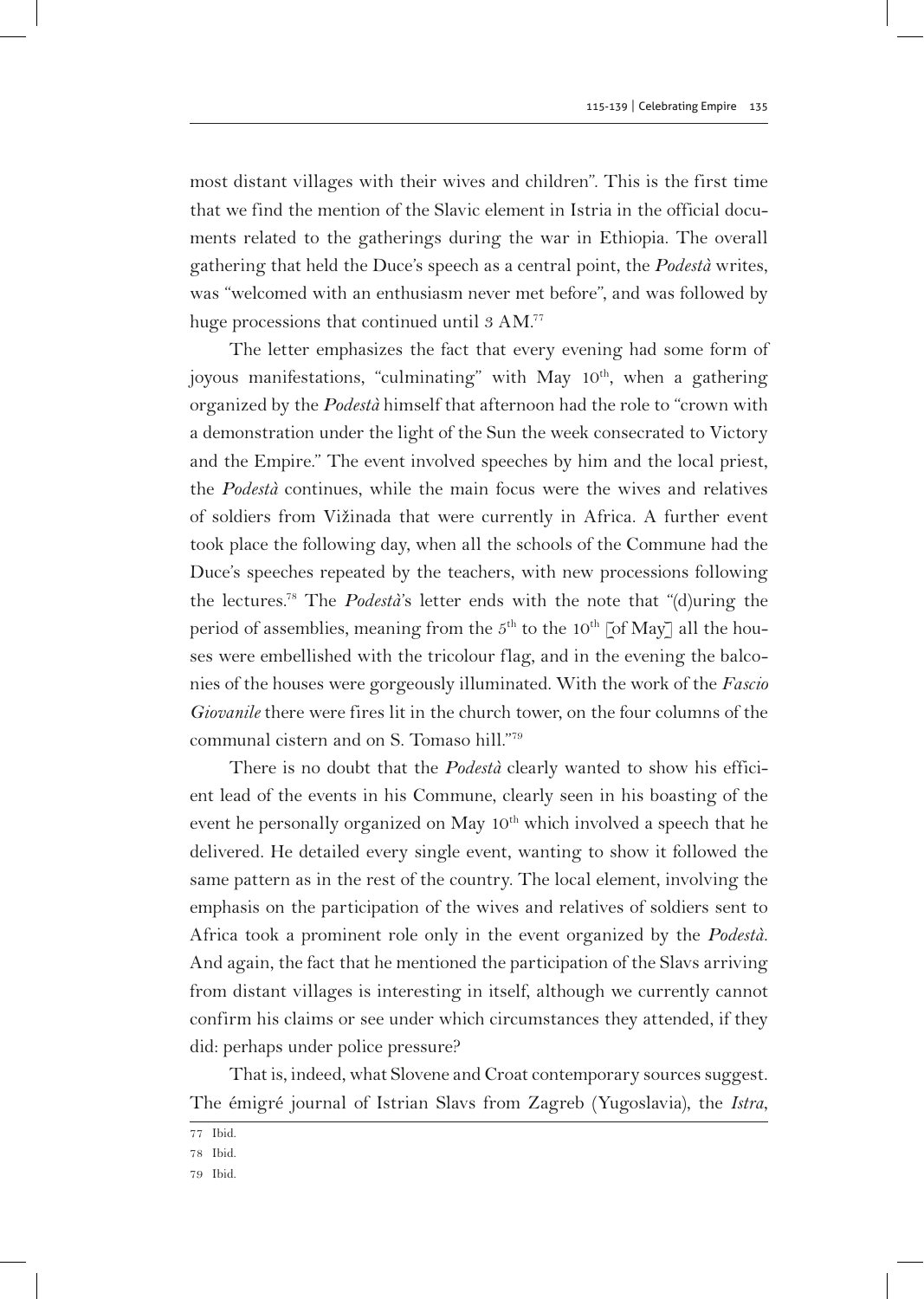described a completely different reality in the backdrop of the celebrations. In the context of narrating the Fascist repression against the Slavs in the Julian March, the journal reported that surveillance was heightened during this period and the spy network investigated their behaviour during the celebrations. According to it, villagers had to abruptly finish their work in the fields when the signal for gathering was given and forced to attend the assemblies, while some were physically assaulted for not showing importance to the celebrations.<sup>80</sup> An article even points out the fact that some Slavs who did not attend the gatherings suffered beatings and were forced to drink castor oil, while it was noted that there have been attacks on those who did not hang the Italian flags on their windows.<sup>81</sup>

## **Conclusion**

The mass rallies in Istria that this research covered, and thus Fascist Italy in general, should be seen as one of the driving forces in the process of creating a totalitarian community and the fascistization of the masses, fitting into Emilio Gentile's approach to Italian Fascism as a project of gradual creation of a totalitarian state. The regime used these events for purposes of creating a "collective harmony" and a state of "perpetual mobilization" in the ongoing education of the masses. Throughout the Ethiopian war, the speeches of the Duce, mass rallies and other events of public ritual aimed at the homogenization of the people and for channelling their emotions towards the war in progress. Indeed, agreeing with most scholars, it can be argued that the gatherings during the Ethiopian war were both a cause and a result of the climax in consensus the regime achieved during the period.

The country-wide preparations for the "General Assembly of the Forces of the Regime" (*Adunata generale delle forze del regime*) that marked the beginning of the Italian invasion of Ethiopia on October  $2<sup>nd</sup>$  1935 were strictly implemented in the Province of Istria in line with the regime's expectations, and the general population was urged to participate in the mass demonstrations that were believed to have been marking the events of utmost historical significance. The preparations for the "Gathering", starting several weeks in advance, kept in mind the most minimal detail, ensuring the participation of every Fascist Party member, while the local daily

<sup>80</sup> "Po zavzetju Adis Abebe", *Istra*, May 15th 1936, 1.

<sup>81</sup> "Prisiljena proslava ob zavzetju Adis Abebe", *Istra*, May 22nd 1936, 2.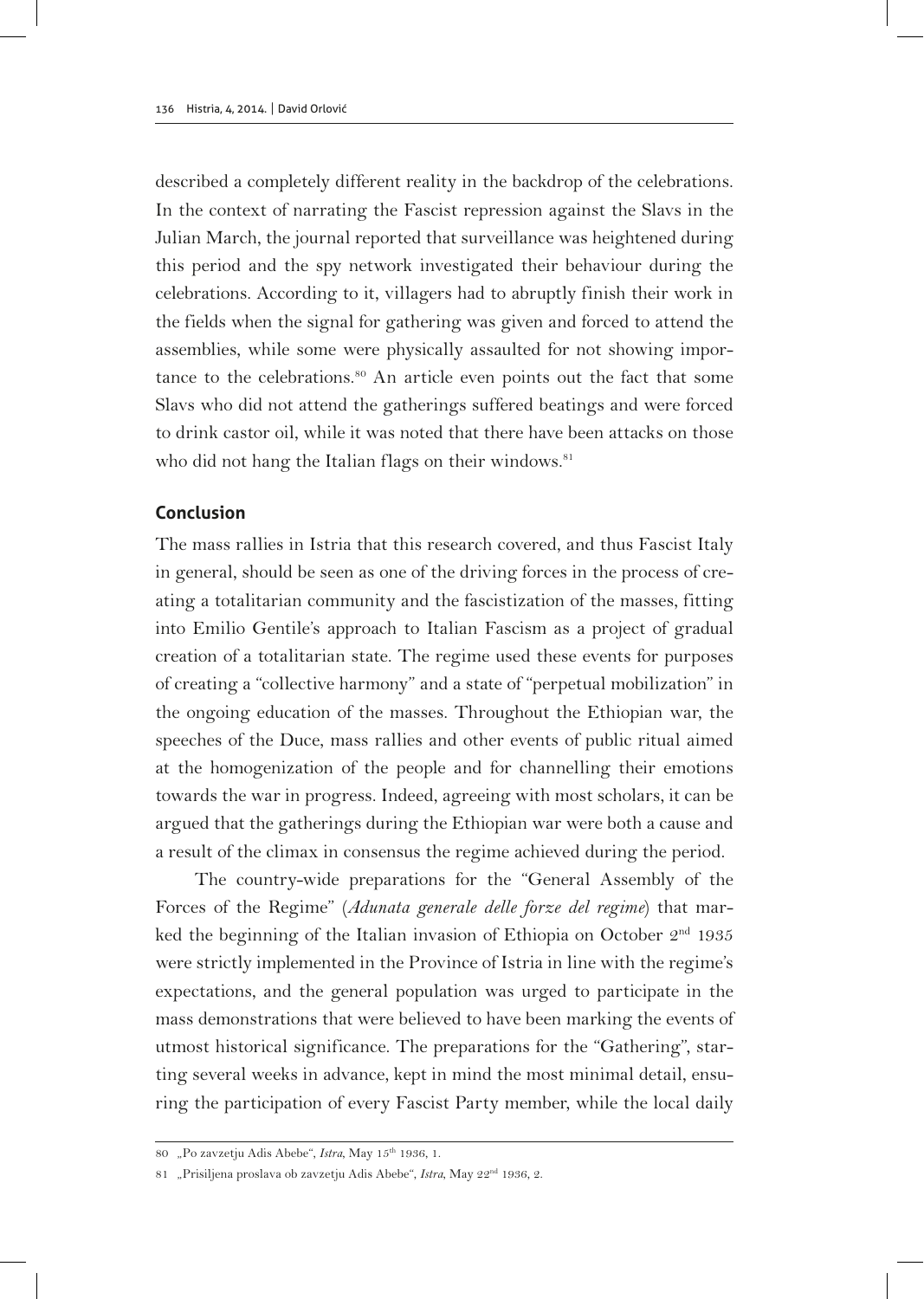journal *Corriere Istriano* galvanized the wide masses for this huge event. The gatherings in the so-called "Radiant African May" (*Maggio radioso africano*) period in Istria formed an incessant period of mobilization and celebration from May 5th (after the announcement of the capture of the Ethiopian capital Addis Ababa) up to May 10<sup>th</sup> (after the proclamation of the Empire). In contrast to the initial grand  $adunata$  on October  $2<sup>nd</sup>$  1935, these gatherings were hastily prepared but were again ideologically organized and controlled from the government's centre in Rome. Two main gatherings (May  $5<sup>th</sup>$  and May  $9<sup>th</sup>$ ) included the listening to Mussolini's speeches through speakers put in public places, one of which had the huge Romanera Amphitheatre in Pula as a venue. The events happened in the whole Province, and local police were asked to report to the Prefecture in Pula in detail about events on each locality.

#### **Summary**

The author describes the preparation and implementation of mass rallies marking the beginning and the end of the Italian invasion of Ethiopia (October 1935 – May 1936) in Italy's province of Istria. Relying on official regime representation of these events through the writing of the regime-affiliated press and confidential documents, the paper discusses the main organizational and ideological features of the mass rallies, with an emphasis on the manner in which the fascist authorities prepared them and the way they were presented in the press. Throughout the war, mass rallies and events of public ritual contributed to the homogenization of the Italian people, culminating in May 1936 with oceanic assemblies celebrating the victory, and achieving the closest state of unity of the people with the Fascist regime.

The country-wide preparations for the "General Assembly of the Forces of the Regime" (*Adunata generale delle forze del regime*) that marked the beginning of the Italian invasion of Ethiopia were strictly implemented in the Province of Istria in line with the regime's expectations, and the general population was urged to participate in the mass demonstrations that were believed to have been marking the events of utmost historical significance. The preparations for the Assembly went to the minimal detail, ensuring the participation of every Fascist Party member in the event, while the local daily journal *Corriere Istriano* motivated the wide masses for this huge event. The Gathering took place in the late afternoon of October 2<sup>nd</sup> 1935, and both archival documents and the press (focusing on the provincial capital of Pula) emphasized the alleged utmost euphoria and enthusiasm that the event provoked, especially in its dimension of adoration of the Italian leader Benito Mussolini.

The gatherings in the so-called "Radiant African May" (*Maggio radioso africano*) in Istria in 1936 formed an incessant period of mobilization and celebration from May 5<sup>th</sup> (after the announcement of the capture of the Ethiopian capital Addis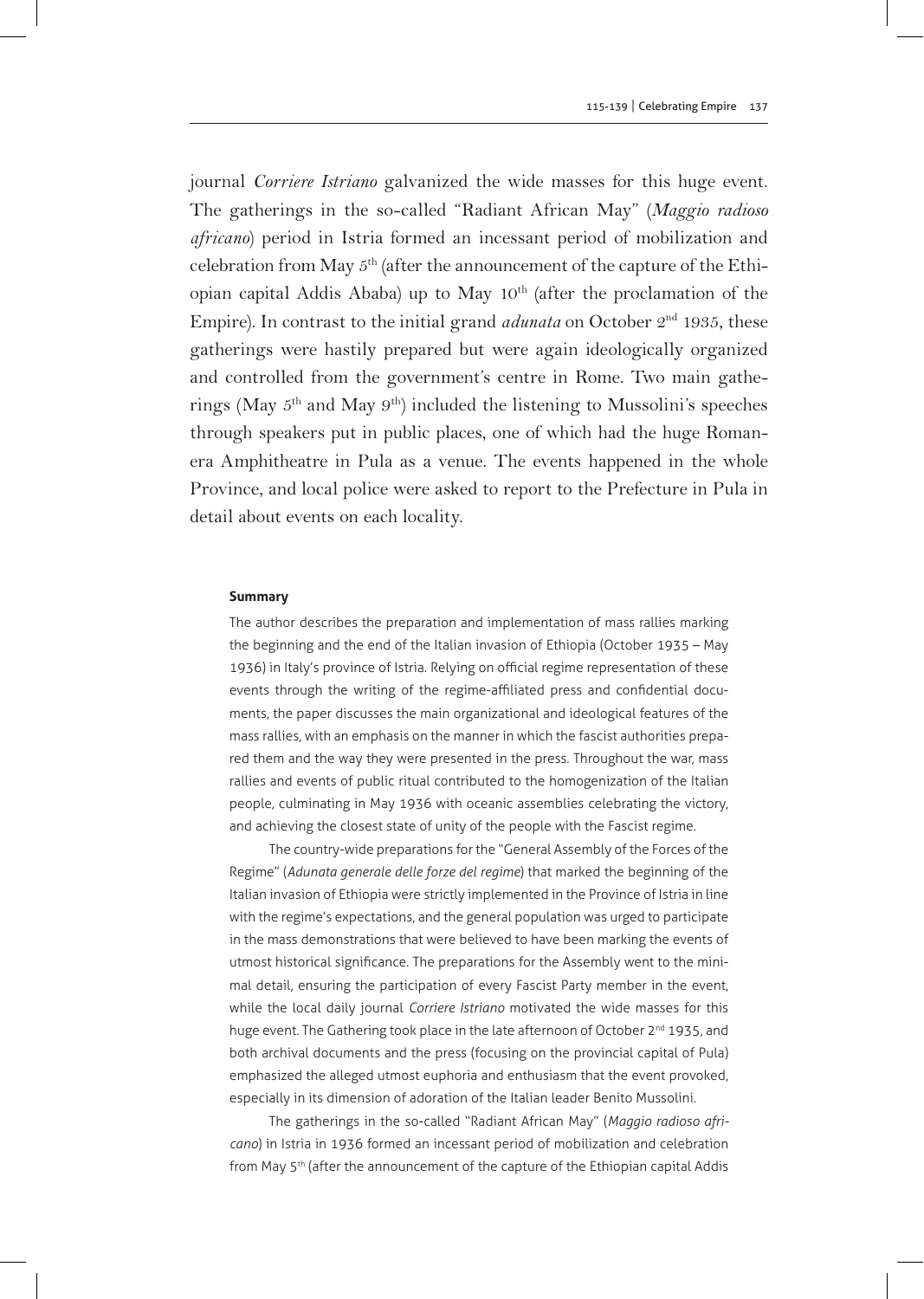Ababa) up to May 10<sup>th</sup> (after the proclamation of the Empire). In contrast to the initial grand *adunata* on October 2<sup>nd</sup> 1935, these gatherings were more hastily prepared but were again ideologically organized and controlled from the government's centre in Rome. Two main gatherings (May  $5<sup>th</sup>$  and May  $9<sup>th</sup>$ ) involved the listening to Mussolini's speeches through speakers put in public places, one of which was the huge Roman-era Amphitheatre in Pula. Besides that, the gatherings followed an already established pattern of forming processions and playing music that captivated the people gathered until early morning hours. The events occurred in the whole Province, and local police were asked to report to the Prefecture in Pula in detail about the gatherings on each locality.

# Proslavljanje Carstva. Organizacija "Skupova režimskih snaga" 1935. – 1936. u **talijanskoj Istarskoj provinciji**

#### **Sažetak**

Autor opisuje pripremu i izvođenje masovnih skupova koji su označili početak i kraj talijanske invazije Etiopije (listopad 1935. – svibanj 1936.) u Istarskoj provinciji. Uz pomoć službenoga režimskog prikaza tih događaja kroz pisanje režimskoga tiska i povjerljivih dokumenata, rad tretira glavne organizacijske i ideološke odlike masovnih skupova, s posebnim osvrtom na način na koji su ih fašističke vlasti pripremile i predstavile u tisku. Tijekom rata masovni skupovi i događaji javnoga rituala doprinijeli su homogenizaciji Talijana, s vrhuncem u svibnju 1936. i masovnim skupovima u znak proslave pobjede te postizanja najtješnjega jedinstva naroda s fašističkim režimom.

Pripreme širom države za "Opći skup režimskih snaga" (*Adunata generale delle forze del regime*), koji je označio početak talijanske invazije Etiopije, bile su strogo provođene u Istarskoj provinciji u suglasnosti s očekivanjima režima, dok je javnost bila poticana da sudjeluje u masovnim demonstracijama za koje se vjerovalo da su obilježavale događaje od najveće povijesne važnosti. Pripreme za Skup vodile su računa o najmanjim detaljima osiguravši sudjelovanje svakoga člana Fašističke stranke u njemu. Lokalni dnevni list *Corriere Istriano* motivirao je široke mase za ovaj veliki događaj. Skup se odvio 2. listopada 1935., a arhivski dokumenti i tisak (s posebnim osvrtom na provincijsko sjedište Pulu) naglašavaju navodnu krajnju euforiju i entuzijazam koje je događaj uzrokovao, pogotovo u onom segmentu u kojemu je posrijedi bilo obožavanje talijanskoga Vođe Benita Mussolinija.

Skupovi tijekom tzv. "Sjajnoga afričkog svibnja" (*Maggio radioso africano*) u Istri 1936. činili su neprekidno razdoblje mobilizacije i slavlja od 5. svibnja (nakon objave zauzeća etiopske prijestolnice Adis Abebe) do 10. svibnja (nakon uspostave Carstva). Za razliku od prvotnoga velikog skupa 2. listopada 1935., ovi su skupovi mnogo užurbanije pripremljeni, ali ponovno ideološki organizirani i kontrolirani iz režimskoga središta u Rimu. Dva glavna skupa (5. i 9. svibnja), od kojih je jedan održan u rimskom Amfiteatru u Puli, uključivala su slušanje Mussolinijeva govora preko zvučnika postavljenih na javnim mjestima. Uz to, skupovi su pratili već uobičajen obrazac organiziranja procesija i sviranja glazbe koji je zadržavao ljude okupljenima do ranojutarnjih sati. Događaji su se odvili u cijeloj Provinciji te je lokalnim